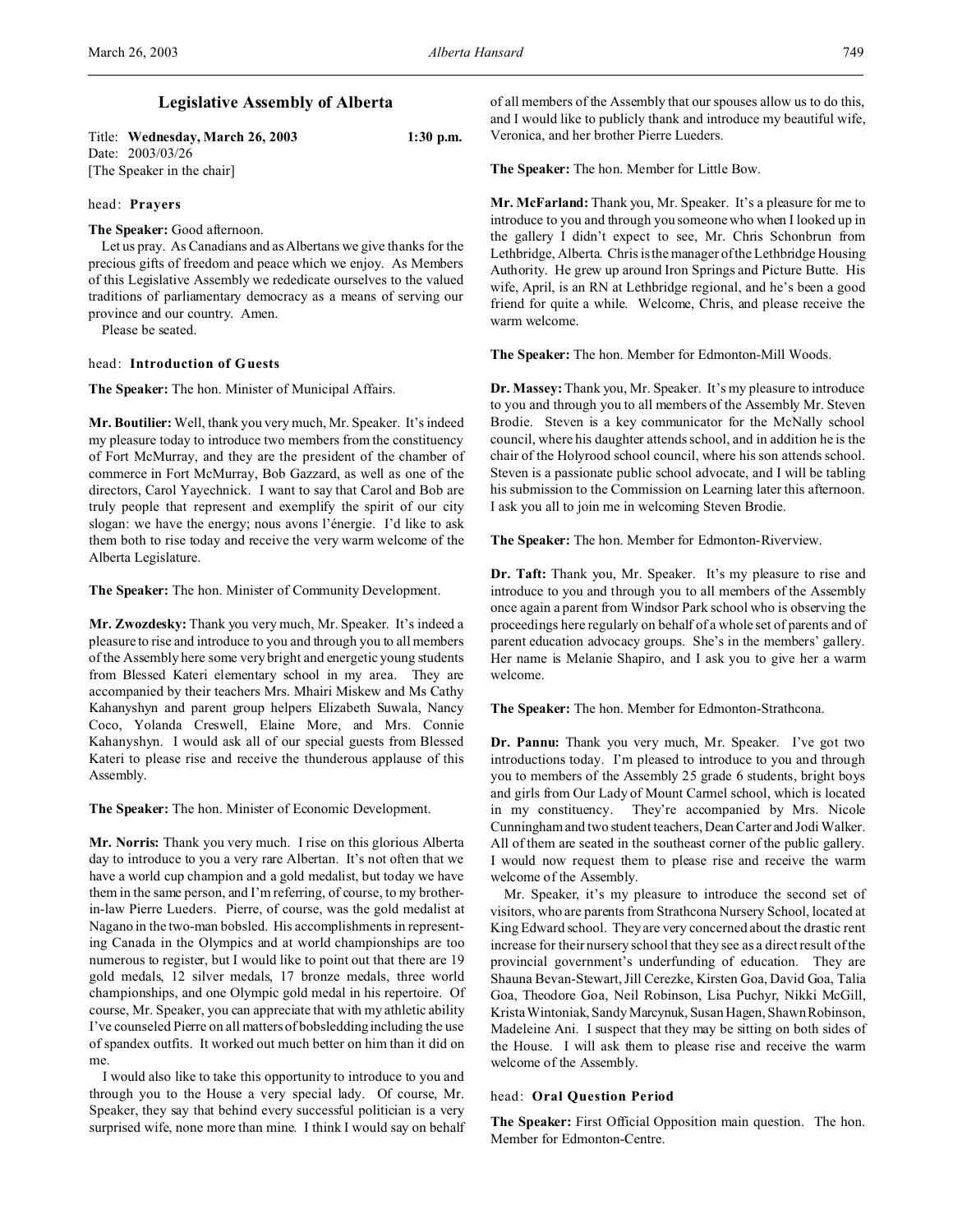## **Lobbyist Registry**

**Ms Blakeman:** Thank you, Mr. Speaker. Since 1996 when the Official Opposition introduced Bill 223, we've been asking the government to implement a list of those persons and organizations who lobby the government. Albertans continually get the same response as was given by the Minister of Government Services in November 2001 when he said that such registries are strictly public relations exercises. However, this week Albertans have learned of the lobbying by big tobacco against efforts to clamp down on smoking and Tory country club soirees paid for by corporations and special-interest groups. My questions are to the Premier. Will this government commit to adopting the Alberta Liberal plan for a transparent list of people and organizations who lobby the government?

**Mr. Klein:** Well, first of all, Mr. Speaker, I would like the hon. member to stand up in this House, be honest, and mention and say out loud for all to hear about this great lobbying effort, this country club soiree, as she talks about: the dates, the times, who was there. Give us the evidence. Don't come out with this vicious, malicious, false innuendo.

Mr. Speaker, relative to tobacco industry ties, I didn't read the story, but I was asked yesterday by the media if I had been lobbied by Rod Love, who, as you all know, used to be my chief of staff, and Hal Danchilla, who used to work for the government as an executive assistant, now working as private consultants. I can say with all honesty that I have never been lobbied by Rod Love, Hal Danchilla, or anyone else representing tobacco companies. Never, never, never. For this hon. member to stand up and imply, to make the implication, the insinuation that we're subjected to lobbying by these people is shameful, and she ought to apologize.

#### *1:40*

**The Speaker:** The hon. member.

**Ms Blakeman:** Thank you. Given that this government's Tory cousins under Brian Mulroney established a lobbyist list, what is this government afraid of?

**Mr. Klein:** Mr. Speaker, we don't need a lobbyist list. We don't need a lobbyist list. We don't care who approaches the Liberals. They have their groups of people, like the Parkland Institute, this new Riverview school foundation. They're in the business of lobbying and pressing those Liberal members to bring forward matters that concern them as constituents, and that's fair. That's fair. That's what should be done.

There was also a story in the newspaper, I understand, about MLAs attending receptions. Well, I would remind the members of the Liberal Party that they are invited to many of these receptions as well. And you know what? I've never seen them refuse a free lunch or a free reception, you know. But I can tell you that these receptions – I'll go back to last week. There was one sponsored by the Canadian Diabetes foundation, a nonprofit organization. At the same time there was one sponsored by Bell Telephone. Mr. Speaker, this evening, I understand, there's a reception sponsored by the Chambers of Commerce. Nothing wrong with that. I meet in my office with numerous people relative to numerous issues, from nonprofit organizations to corporate interests to charitable organizations to groups that want legislative changes, and they also meet with these people. So to stand up and be as  $- I$  can't use the word "hypocritical" – sanctimonious as they are is, to say the least, dishonest.

**Ms Blakeman:** Given that it is a requirement that donors to political parties are listed in public documents, why aren't paid lobbyists made public through a lobbyist list?

**Mr. Klein:** Paid lobbyists? We don't have paid lobbyists. This is not the United States, where lobbyists register. We have numerous consultants who represent various companies and nonprofit organizations and other organizations. Plus, some organizations like the Canadian Association of Petroleum Producers, the Pembina Institute, the Parkland Institute have their own people in-house who approach government, well, pretty much all the time on numerous issues. Mr. Speaker, there is nothing wrong with it. There is nothing wrong with it. If she's talking about and alluding to the people who might want to host a reception, what they do is they register. Fine. Then they hold the reception anyway. So big deal. What's the big deal about it?

### **Access to Government**

**Ms Blakeman:** In 1997 the then MP for Edmonton Southwest, now the Member for Edmonton-Rutherford, was quoted as saying: a few years ago many people thought the government of Alberta was run from the 19th hole of the Mayfair club. He also argued for a lobbyist registry and stated: for every yin there is a yang. My first question is to the Minister of Learning. Do parent groups requesting more funding from this government have to buy access by holding feasts at country clubs?

**Dr. Oberg:** Mr. Speaker, that's quite a revolting question and really doesn't deserve an answer, but I will say that tomorrow afternoon I'm actually meeting with 10 different parent councils.

**The Speaker:** The hon. member.

**Ms Blakeman:** Thank you. My next question is to the Minister of Human Resources and Employment. Will AISH recipients be more successful at getting a cost-of-living increase by holding soirees at country clubs? [interjections]

**The Speaker:** The hon. minister has the floor.

**Mr. Dunford:** I don't think that would be the way for AISH stakeholders to go about it. I think the more proper way is something that happened just recently. Mr. Speaker, you might be interested in this, as hon. members might be interested as well. I was asked to attend – I think they had coffee, but I don't drink coffee, so I'm not sure what else was there besides water. I was invited to go over to the Inn on 7th, which is a local establishment here in the city. Actually, I used to live there. I thought it was kind of country clubbish until, of course, the television cameras went in and looked at the room I had. Then that took care of any country club attitude there.

There is a group that is informally put together called the Alberta Disabilities Forum. They asked me if as minister I would go over and talk about the current status of AISH and what we saw in the future. I was glad to go over there and meet with them and say: look; I'm very concerned – I'm very concerned – about the sustainability of AISH.

**An Hon. Member:** They want them to register.

**Mr. Dunford:** Well, you know, I think that's what they do. If I'm hearing the hon. member correctly, they would want all of these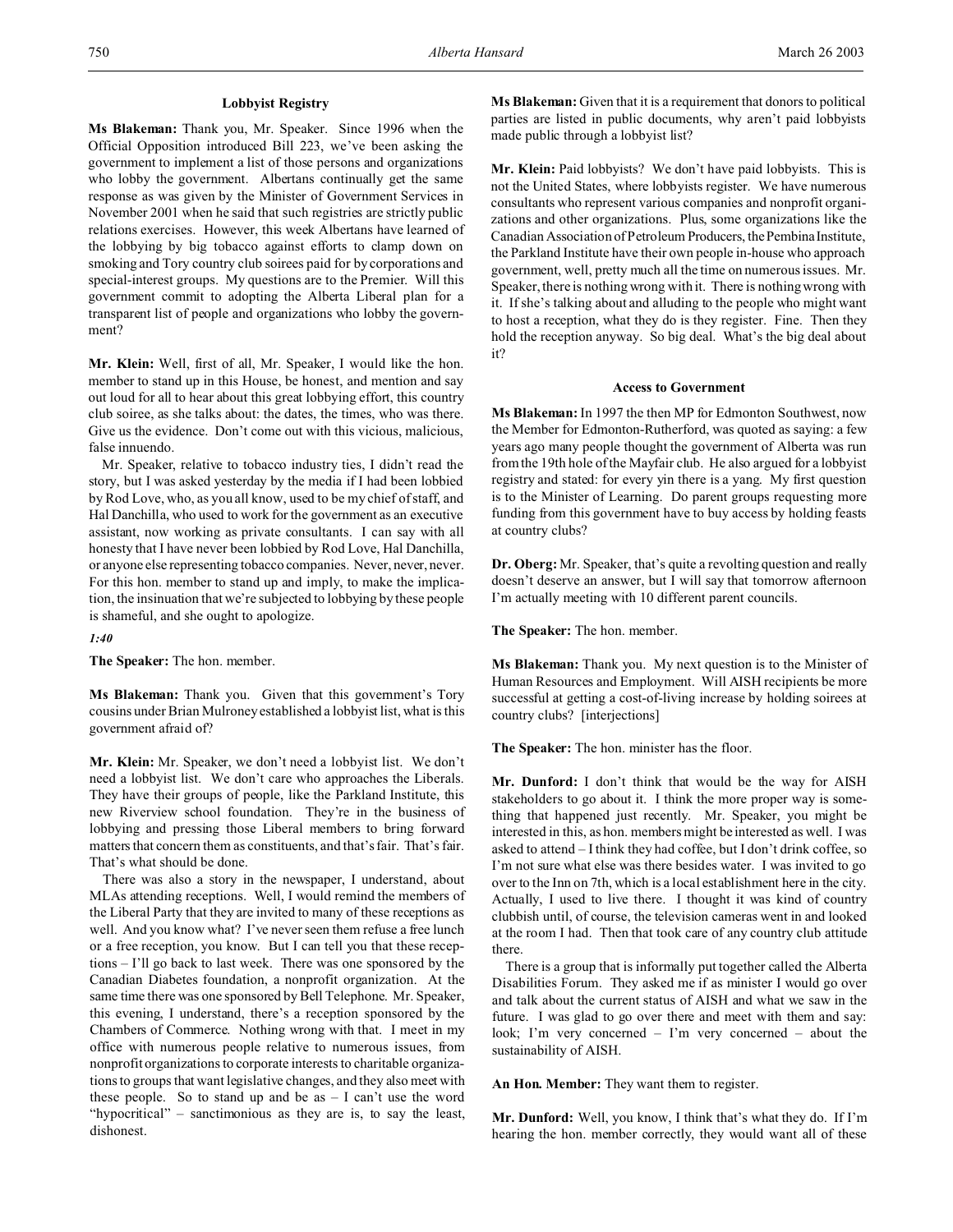people that have worked their hearts out for the people that they represent – they're some of the nicest groups of people that I've ever met with. They were sincere about their issue. They poured their heart out to me, Mr. Speaker, about how they felt about this particular situation. I was very glad to go and meet with them, and I would meet with them again if they gave me the opportunity. As a matter of fact, I've indicated to them that after we have the budget on April 8, they're going to be one of the first groups that I go back to.

So I think that if you make a representation to a minister or a group of ministers in Alberta, we're going to respond. We're open, we're transparent, we care about these issues, and we're going to meet with these people.

**The Speaker:** The hon. the Premier to supplement.

**Mr. Klein:** To supplement, Mr. Speaker. I find this line of questioning outrageous, inappropriate, improper to say the least.

Mr. Speaker, the hon. Minister of Human Resources and Employment talked about meeting with a group concerned about AISH payments. I can tell you that every MLA in this caucus, every minister in this caucus meets with people in the back of fire halls, at curling rinks, yes, at country golf courses, and occasionally at the Mayfair Golf  $&$  Country Club, as do the Liberals  $-$  I've seen the Liberals golf there from time to time; you can't tell me they don't socialize at the 19th hole – at cattle sales, you name it. Our MLAs are there listening to people and taking under serious consideration their concerns. In other words, they don't become so compelled and so obsessed with the dome; they get out and they talk to constituents in a number of environments. That's why we have 74 and they only have seven.

**Ms Blakeman:** Well, again to the Premier. Low-income seniors haven't wined and dined this government. Is that why they have seen much-needed programs cut back over the last decade?

**Mr. Klein:** Mr. Speaker, again, this line of questioning is malicious, it's false, it's misleading, it's improper, and it's insulting to seniors' groups. Any seniors' group who wants to meet can meet with either me or the hon. Minister of Seniors or any other MLA or any other minister. To imply that these seniors or any other group has to hold a lavish dinner at a country club is so ridiculous, so wrong, so false, so misleading that this hon. member should have the courtesy to stand up and apologize. She should stand up and apologize, but I don't expect that she will.

### *1:50*

**The Speaker:** Third Official Opposition main question. The hon. Member for Edmonton-Gold Bar.

## **Energy Deregulation**

**Mr. MacDonald:** Thank you, Mr. Speaker. Every month, as a result of energy deregulation, the Progressive Conservative government continues to dip their hand into the pockets and into the purses of Alberta consumers because of the expensive deregulation policies that have led to the energy scandals. Now, I would like to publicly lobby on behalf of Albertans for affordable energy costs. My first question is to the Premier. Given that the Premier promised that when the temperature goes up this spring, natural gas prices would go down, why are Albertans still faced with natural gas prices for the month of April that average \$8.75 a gigajoule?

**Mr. Klein:** Mr. Speaker, it's a simple matter of economics. March's bill is usually recorded in April. That's the way it is. You know, when I pay my cable, when I pay my electricity, I pay what I consumed last month in the next month. And I didn't say that when the temperature goes down, the prices go up.

**An Hon. Member:** That's because it's obvious.

**Mr. Klein:** No. I said that when the temperature goes up, consumption comes down. What I did say is that when the temperature is up, the Liberal rhetoric is down, and when the temperature is down, the Liberal rhetoric is up.

**Mr. MacDonald:** Again, Mr. Speaker, to the Premier: why, given that utility bill add-ons were supposed to be a temporary part of deregulation, do Albertans have to pay now nearly \$30 million worth of add-ons on their April natural gas bills? Explain that.

Mr. Klein: Yes, I can explain it, and I'll have the hon. Minister of Energy give a more detailed explanation, Mr. Speaker. I know that the hon. Member for Edmonton-Highlands knows this because not only was he on city council, he was a member of the EPCOR board. He knows full well that billing processes in a regulated environment and in a deregulated environment, in any environment – those billing charges, all of the add-ons were included in the overall price, and people were not given a breakdown. People simply were not given a breakdown, and that was probably company policy. If it wasn't, perhaps the hon. member can stand up and explain the situation as it was when he was on the board.

Mr. Speaker, I'll have the hon. minister supplement.

**The Speaker:** The hon. minister.

**Mr. Smith:** Thank you, Mr. Speaker. It's very difficult to explain in cold, logical terms because of the absolute confusion and mix-up between gas and electricity that the Member for Edmonton-Gold Bar has put forward, the absolute confusion and misinformation campaign from the Member for Edmonton-Highlands. In fact, the confusion that these two members generate is going to cost the taxpayers money because we're going to have to undertake a consumer education program that clearly outlines the choices Albertans have and not to be misled by misinformation, ramblings in the media, and totally inaccurate statements about what deregulation is all about.

**The Speaker:** The hon. member.

**Mr. MacDonald:** Thank you, Mr. Speaker. Again to the Premier: given that the confusion and frustration by consumers is caused by the failure of electricity and natural gas energy deregulation, will the Premier now admit that the Progressive Conservative's energy deregulation boondoggle translates into high home heating costs year-round for Alberta consumers?

**Mr. Klein:** Mr. Speaker, first of all, the only confusion that has been created has been created by the Liberals through their campaign of misinformation.

Relative to natural gas prices it stands to reason – and any elementary school student, any grade 2, 3, 4 student can understand – that when the price of a commodity goes up, you pay more, whether it's sugar or coffee or flour or potatoes or gas or electricity or wheat or barley. When the price of a commodity goes up, you pay more. And the price of gas is up.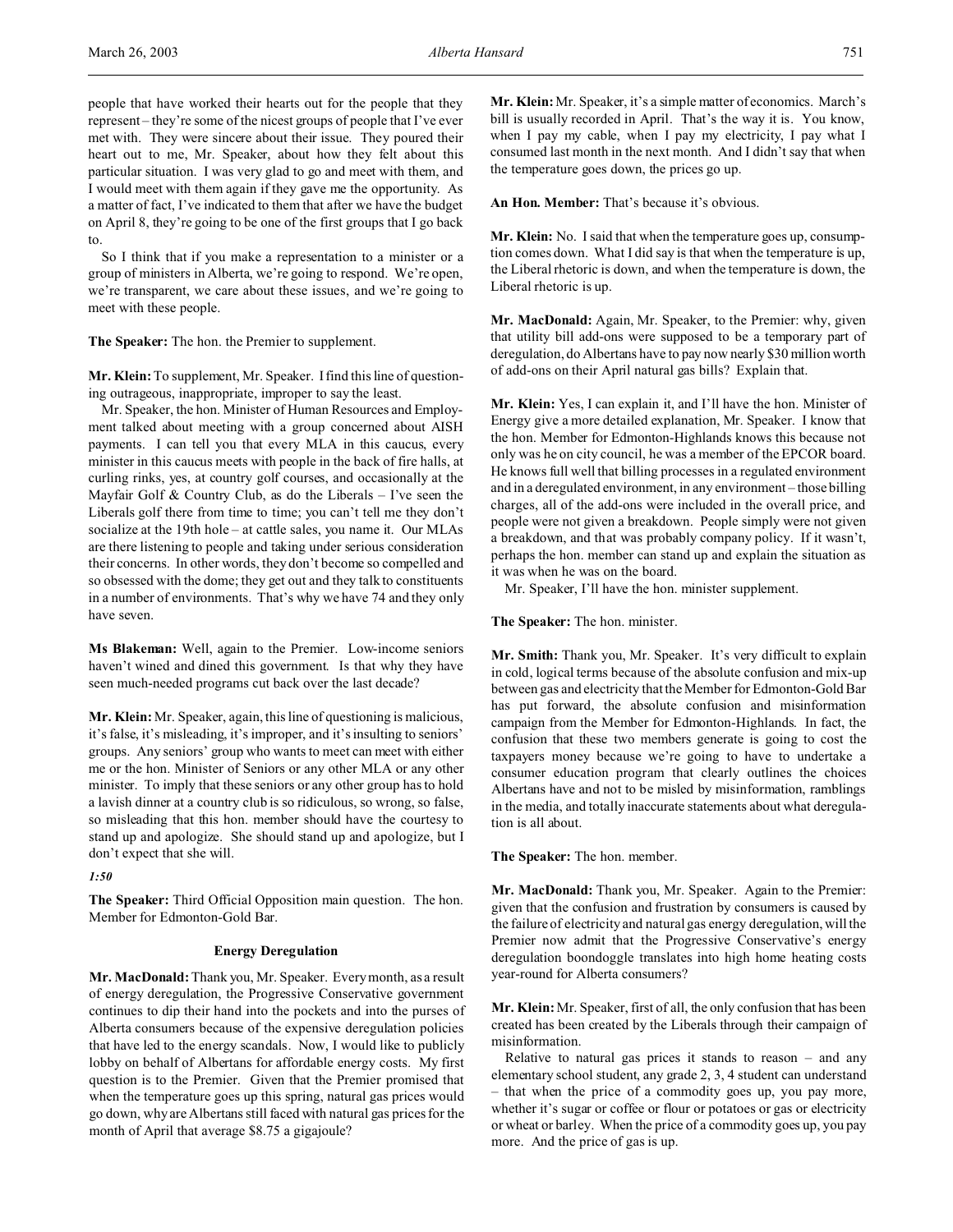**The Speaker:** The hon. leader of the third party.

### **Calgary Board of Education**

**Dr. Pannu:** Thank you, Mr. Speaker. School superintendents serve two masters, their elected school boards and the Minister of Learning, and this minister keeps superintendents on a very, very short leash. A letter that can only be described as government propaganda is being sent to parents next month in school newsletters by the superintendent of the Calgary board of education. The superintendent's letter all but tells parents to zip it and stop criticizing the Tory government's education funding policies. Myquestions are to the Minister of Learning. What role did the minister or any of his officials play in the decision to send out this government propaganda to Calgary parents in the form of a superintendent's letter?

**The Speaker:** The hon. minister.

**Dr. Oberg:**Well, thank you very much, Mr. Speaker. I'm sincerely very happy that that hon. member chose to ask me this question today. The letter in question is a letter that was put out by the superintendent of Calgary public schools. I believe it was at the start of this week or the end of last week. It was completely unsolicited. It is actually a letter that is entitled Collaboration with Government. It's my understanding that most Albertans actually want their governments, their school boards, their municipal councils to collaborate and work together. This is an excellent letter. He chose to put it out in his superintendent's statement. He does it once a month. He has done it in his newsletter. He has done it once a month for the last 25 or 30 years in Calgary public.

If I may, this is the type of letter it is, and I will read the last paragraph, which sums it up.

I am a very strong supporter of teachers, support staff, parents and the community with respect to their massive contributions to student learning. Once in a while, would it not also be good for us to acknowledge that Alberta Learning is a major player in the business of public education?

**The Speaker:** The hon. leader.

**Mr. Klein:** Mr. Speaker, this . . .

**The Speaker:** I'm sorry; I've already recognized the hon. Member for Edmonton-Strathcona.

**Dr. Pannu:** Thank you, Mr. Speaker. To the same minister: why is it okay for a superintendent to send progovernment propaganda to parents, but it's not okay for the Edmonton public school board to send a letter to parents outlining the consequences of governmentimposed funding shortfalls? Why the double standard, Mr. Minister?

**Dr. Oberg:** Mr. Speaker, as I said, this is a regular letter that the school superintendent sends out once a month. Edmonton public has sent out letters to their public.

I was not the one who raised this as an issue. It's an excellent letter. It was tabled in this Legislature, which shows the benefit of it that is coming from Calgary public. Again, what the superintendent is simply saying is: hey, you know, Alberta Learning does some pretty good stuff too.

I would ask the Premier to supplement as well.

**Mr. Klein:** Well, Mr. Speaker, again there seems to be a little bit of

mischievousness going on here. The ND opposition has no problem when the ATA through teachers in any public school system sends home information. They have no problems whatsoever. They say that's good. As a matter of fact, they table those letters in the Legislature. They table numerous letters in the Legislature that are negative toward public education. But when some member of our caucus, the hon. Member for Calgary-Shaw, tables a letter, one letter, that says quite simply,

I want to take a rather different line in this newsletter and say a few words in support of our provincial government – directing my comments specifically to the education system,

this coming from the superintendent of schools in Calgary, they get bent out of shape.

Now, what is wrong? Are they saying that this superintendent is wrong, that he is dishonest, that he's not concerned? Is that what they're saying? If they're saying that or implying that, then stand up and say so. Are they saying that this letter is wrong, that it's wrong to collaborate with government? Then stand up and say so. Are they saying that it's only right to collaborate with the NDs and strategize with the NDs and to become absorbed with their socialist policies? That's okay. But when someone says something good about the government, oh, God, you can't say that.

## *2:00*

**The Speaker:** The hon. member.

**Dr. Pannu:** Thank you, Mr. Speaker. My final supplementary to the minister: why is the minister attempting to silence parents by sending an intimidating letter from a school superintendent containing a subtle warning to not criticize his department and his Tory government?

**Dr. Oberg:** Mr. Speaker, you know, this is the second time today I've found a question extremely revolting, but this one in itself, where he said that we actually wrote this letter – we have a superintendent of the largest school district in Alberta who actually is saying that the 3 and a half billion dollars or \$4 billion that goes to public education in Alberta is spent well, is doing good things, that our students are well educated, that we have an excellent learning system, that we spend more money on education than anyone in the country. This letter is quite simply a letter that states to us, to the government of Alberta, to the people of Alberta that we have a good system and that we should recognize it. I'm personally very insulted when this hon. member says that I wrote this letter. It's extremely dishonest of the hon. member to say that.

**The Speaker:** I am unaware that this letter in question has been tabled, so perhaps at the appropriate time this afternoon it would be tabled.

The hon. Member for Dunvegan, followed by the hon. Member for Edmonton-Mill Woods.

### **Deer and Elk Population**

**Mr. Goudreau:** Thank you very much, Mr. Speaker. My first question is for the Minister of Sustainable Resource Development. Again high numbers of deer and elk are posing havoc in parts of rural Alberta. This is especially evident in my constituency of Dunvegan, where herds of 50 to well over a hundred are roaming around. Not only are they getting into stacked hay and other feedstocks, but they are the cause of many vehicle accidents. We have deer trapped in ice on farmers' aeration systems and dugouts. We are losing hay and silage piles. Snowed-under crops are being devastated, and fences are being damaged. Can the minister tell us what is being done about this issue?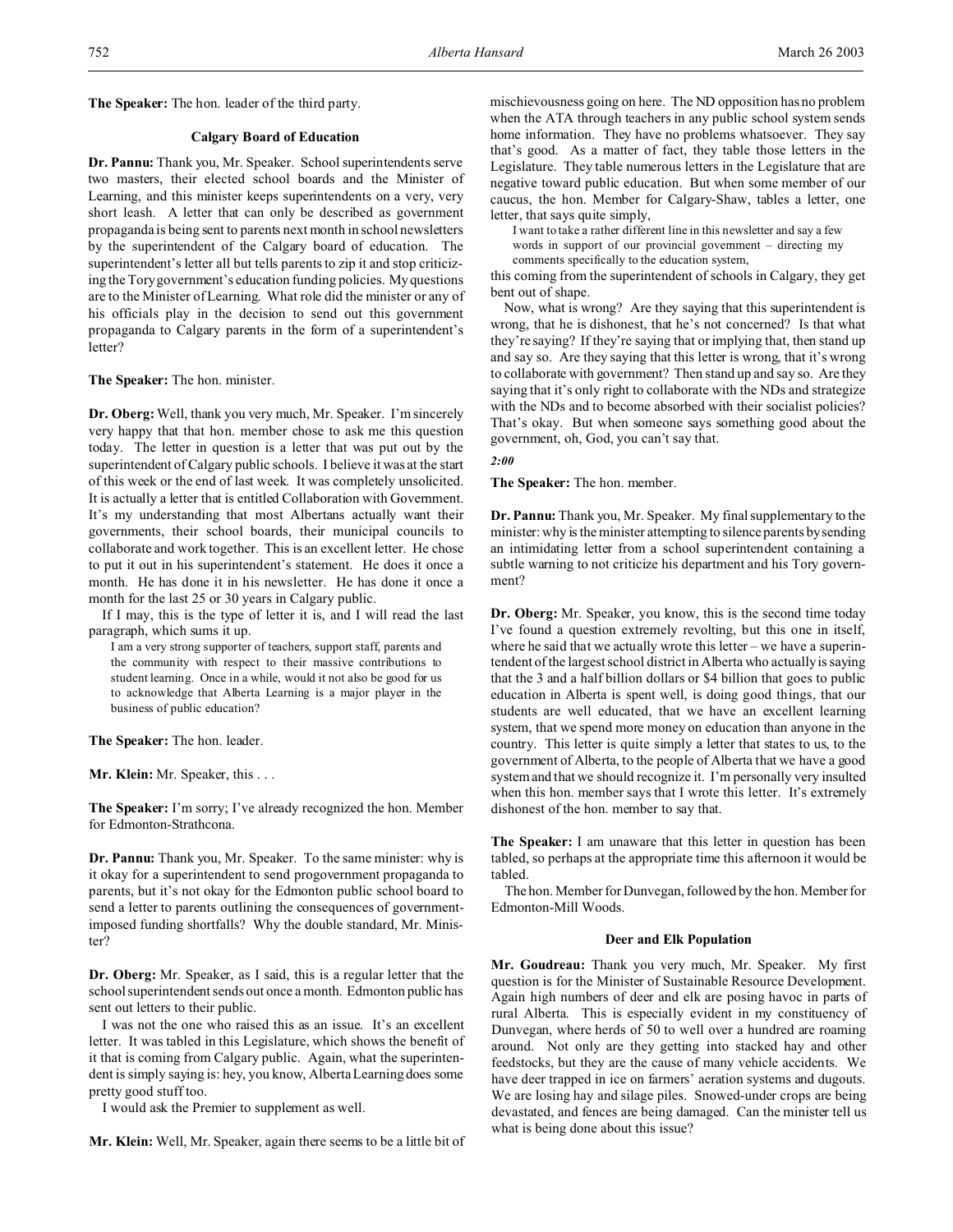## **The Speaker:** The hon. minister.

**Mr. Cardinal:** Thank you very much, Mr. Speaker. That's an excellent question. Definitely there are a high number of deer and elk in Alberta, and we continue, of course, to monitor the situation very closely.

You know, it's interesting to note that the deer population has increased by 50 percent since 1991.

### **Dr. Taylor:** How much, Mike?

**Mr. Cardinal:** Fifty percent since 1991, so it's a real challenge.

Mr. Speaker, there were an estimated 4,000 to 6,000 accidents last year between animals and motor vehicles. Unfortunately, there were three fatalities, so we do have a challenge.

We do have a plan to deal with this specific situation, Mr. Speaker. Number one, of course, is to increase the hunting; number two, lengthening the white-tailed deer season from one week to one month in 15 wildlife management zones; additional supplementary licences for white-tailed deer also will be available in certain areas; and of course we are also developing two additional management zones in order to deal with that specific problem. We are looking at better signage. We'll be working very closely with Transportation in some areas. We may have to look at reduced speed limits. The other area is the habit of moose and deer crossing roads in certain areas. We need to look at how the landscape is developed. It's definitely a challenge. The other problem we have is deer and elk and moose have become urbanized and they've become reasonably tame. That creates yet a further challenge for our government.

**The Speaker:** The hon. member.

**Mr. Goudreau:**Thank you, Mr. Speaker. My second question is for the same minister. How can rural Albertans learn about what they can do to prevent problems with deer and elk?

**The Speaker:** The hon. minister.

**Mr. Cardinal:** Yes, Mr. Speaker. We are working, of course, very closely with other government agencies and stakeholders in order to work towards preventing wildlife damage to certain crops. In fact, we do help agricultural producers now to prevent damage in a number of ways through our ungulate damage prevention program, for example. The other is that staff works very closely with a farmer in relation to a store of feed and also the ability to develop fencing in some areas.

**The Speaker:** The hon. member.

**Mr. Goudreau:** Thank you, Mr. Speaker. My final question is for the Minister of Agriculture, Food and Rural Development. There are programs available, as the hon. minister indicated, to compensate some of our Alberta producers and to compensate for some of the damages that they're experiencing from deer and elk, but can these programs be enhanced to cover losses to stacked hay, the damaged fences, and the damaged buildings?

**Mrs. McClellan:** Mr. Speaker, the member is quite correct. There is a program in place to cover losses for stacked hay. That program is administered by Agriculture Financial Services, and it's been in existence for about two years. Producers should contact their local Ag Financial Services office to see if indeed their situation meets their guidelines. The guidelines primarily are on stacked and stored

hay, and it has to be stacked at a site that's readily accessible for feeding or transport. Today there are no programs for damaged fences and buildings, and we encourage producers to contact their private insurance carrier. Those producers do carry insurance on their farm, which is outside of our insurance programs, and those programs could possibly compensate for stacked and fenced hay.

**The Speaker:** The hon. Member for Edmonton-Mill Woods, followed by the hon. Member for Lac La Biche-St. Paul.

#### **Education Funding**

**Dr. Massey:** Thank you, Mr. Speaker. Deficit budgeting was not the answer to provincial financing of programs nor is it the answer to school board financing. Despite claims of astronomical funding increases the fact is that the buying power of school boards has remained relatively unchanged for the last 10 years. My first question is to the Premier. Why is going into debt illegal for the government but sanctioned for Alberta's two largest school boards?

**Mr. Klein:** Mr. Speaker, to insinuate or to imply in any way, shape, or form that it is sanctioned is absolutely wrong – absolutely wrong. We are not sanctioning it. We are saying as a last-ditch measure that if school boards need to, absolutely need to, they can run a deficit for three years, but they must pay it back. They must achieve a balanced budget. This is a case that may or may not come about because, as I understand it, the budget hasn't been tabled yet, but it is one of the options that is being explored by the Minister of Learning and people in his department. We don't know if that last-ditch, that emergency measure will have to be taken.

I'll have the hon. minister respond.

**Dr. Oberg:** Thank you very much, Mr. Speaker. The hon. member raises two points. About the potential deficit of Edmonton public, well, first of all, the reason that we are allowing them to carry it over for three years is because it has come about so late in the year, we do not want them to penalize students, to do some things that aren't necessarily that good right now. We're giving them three years to amortize their deficit.

The other issue that was raised was the issue of the deficit in Calgary public. The hon. member has been yelling across the way. Well, Mr. Speaker, Calgary public has done an extremely fine job of paying back their deficit. As you know, this deficit has been going on for about five years, and if you talk about sanctioning, I would say that we did absolutely the opposite of sanctioning it and that we actually fired the board.

**The Speaker:** The hon. member.

**Dr. Massey:** Thank you. My second question is to the Minister of Learning. Given that government figures show that K to 12 grants when adjusted for enrollment and for inflation remain at 1992 levels, how are boards expected to pay for the arbitrated teachers' settlement?

*2:10*

**Dr. Oberg:** Mr. Speaker, since 1995 the funding to education has gone up 46 percent. Enrollment during that time has gone up 6 percent. Last year the enrollment increase in Alberta was .25 percent, which is two and a half new students for every thousand students in the system.

**The Speaker:** The hon. member.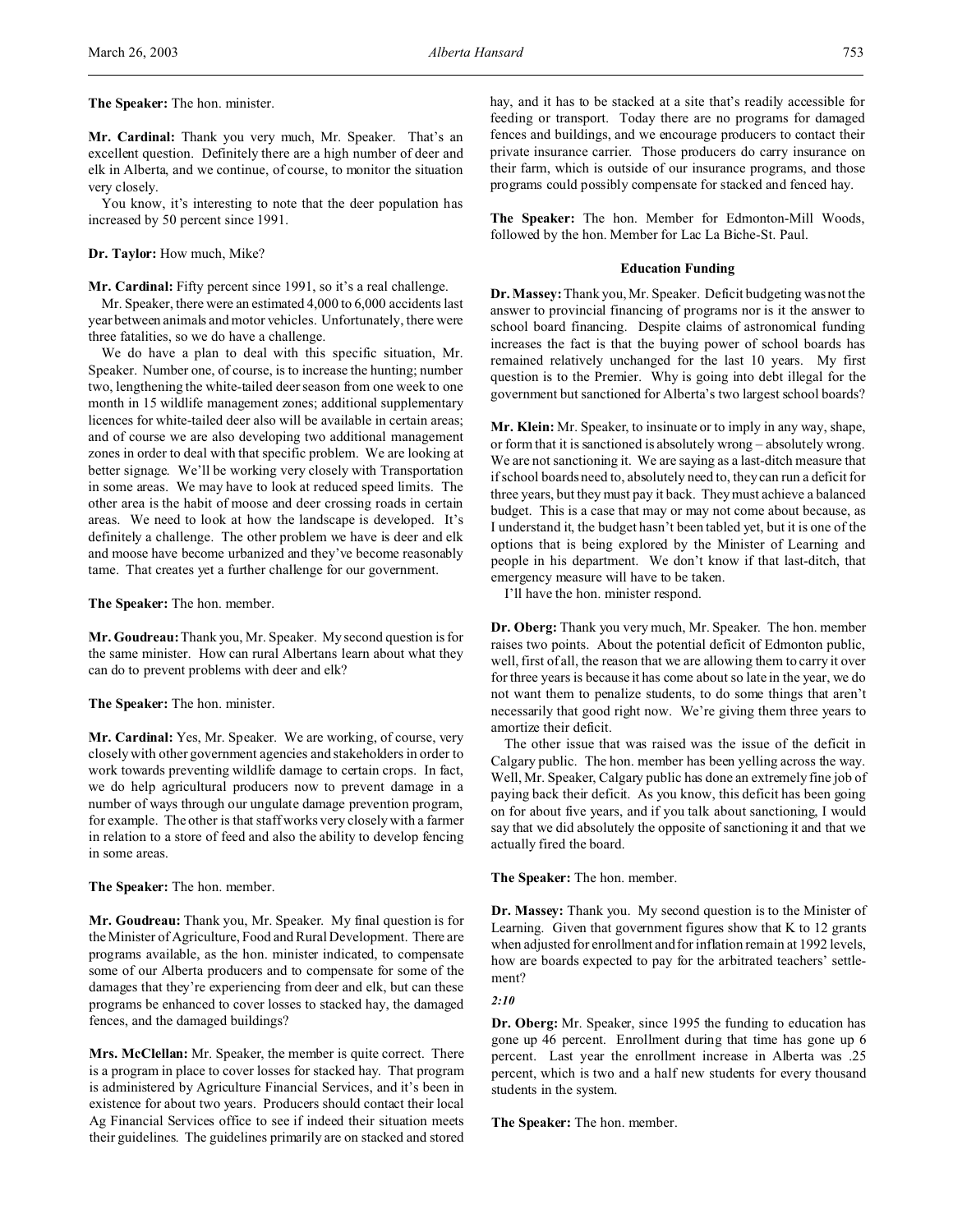## **Dr. Oberg:** September 1.

**The Speaker:** The hon. Member for Lac La Biche-St. Paul, followed by the hon. Member for Edmonton-Ellerslie.

accurately reflects the costs of running a school?

## **Commercial and Sportfishing Industries**

**Mr. Danyluk:** Thank you very much, Mr. Speaker. Over the past few months I have received concerned inquiries from the commercial fishing operators about the progress of the rationalization program, which is aimed at reducing the size of the commercial fishing business in the province. Since the commercial fishing industry brings in millions of dollars annually and is a valuable part of my constituency and the provincial rural economy and represents an important part of rural life, my question is to the Minister of Sustainable Resource Development. What is the progress of the rationalization program, and will it enable small operators to continue to operate?

**Mr. Cardinal:** That's a very good question and timely, again, Mr. Speaker. We have in fact just modified our program, and we'll continue monitoring, of course, very closely the modifications. The overall plan, I've always said, is to reduce the number of commercial fishermen in Alberta and the number of nets they work with.

In response to some concerns recently brought forward by fellow MLAs in relation to the small commercial fisher operators, we have made some changes now so the smaller operators can continue to remain in the industry. In fact, we will now permit the small operators who have fewer than four net privileges to renew their zone licences . . .

**Dr. Taylor:** How many?

## **Mr. Cardinal:** Four net privileges.

. . . beyond April 1, 2005, as long as they pay the new licensing fee of \$500. The transfer options will still be restricted for those small operators. In the overall rationalization program over 300 individual companies have applied now seeking compensation.

**The Speaker:** The hon. member.

**Mr. Danyluk:** Thank you, Mr. Speaker. My first supplemental, another question to the same minister: how does this commercial fishing rationalization contribute to the future of our overall fisheries?

**Mr. Cardinal:** Mr. Speaker, like I said earlier, it's a very, very important industry. The commercial fishing industry is about a \$5 million industry in Alberta and continues to diversify certain family operations across the province. On the other hand, the sportfishing industry is a \$350 million industry in Alberta, so it's a large, large industry. We have less than a thousand lakes, I believe, that do have fish that sport and commercial fishermen can access. That is why we want to reduce the 800 commercial fishermen down to about 200 and reduce the yardage they have from 37,000 100-yard nets down to about 18,000 so that we can continue monitoring the industry. We are continuing, of course, with the overall plan to try and find the dollars necessary, and I'll be working very closely with the Treasury Board and also the Finance minister to try and get the dollars that are required to reduce that particular compensation program in the next three or four years.

**The Speaker:** The hon. member.

**Mr. Danyluk:** Thank you very much, Mr. Speaker. My final question is to the Minister of Economic Development. Since the future of our commercial and sportfishing industries is so prominent in the economics of our rural communities, in what ways is our government promoting these industries?

**The Speaker:** The hon. minister.

**Mr. Norris:** Thank you very much, Mr. Speaker. At the outset I would agree with the hon. member's premise. Sportfishing and commercial fishing are remarkable industries, and Alberta is blessed with some of the most pristine and beautiful lakes and rivers to fish in. Obviously, the Bow River comes to mind. A lot of northern Alberta is blessed with remarkable sportfishing. There are also some of the best guided tour operators in North America that operate in Alberta. So as a result of that, our department has recognized this as an outstanding tourism opportunity and has worked veryclosely with the industry to promote that through our call centre and our web sites.

With regard to aquaculture, I know that the hon. Minister of Agriculture, Food and Rural Development has a very strong program, but I think I would close by saying to the hon. member that any time there's an opportunity to promote any industry in Alberta, to get the message out about the beauty and the skills and the resources that we have here, our department takes it as a vital concern and will continue to work with the hon. member, as we have in the past, in Lac La Biche-St. Paul and continue spreading the message.

## **Net Metering of Electricity**

**Ms Carlson:** Mr. Speaker, yesterday the Energy minister said in question period that net metering was a good suggestion that he would be willing to undertake, but just six days ago the Energy minister helped to defeat an opposition amendment that would have enshrined net metering in legislation. My first question is to the Premier. Given the Energy minister's flip-flop, which is it: do you support net metering or not?

**Mr. Klein:** Net metering. Fishing nets? No. You know what? I thought I knew it all, but I don't. I don't know what net metering is, so I can't answer your question, but I'm sure that one of our very wise ministers knows.

**Mr. Smith:** Mr. Speaker, that's exactly the truth. This government does not know it all.

## **Mr. MacDonald:** We know that.

**Mr. Smith:** So when this government sees a suggestion that is put forward in question period without some sort of cheap reply like we've just heard from the opposite side we're prepared to take that suggestion into the policy process. It's a reasonable thing to do, it's an honest thing to do, and it's one we can do from time to time. Frankly, because of the rarity of it, I guess that's why it's so difficult to integrate completely.

**Ms Carlson:** Well, Mr. Speaker, given that this is hardly a rare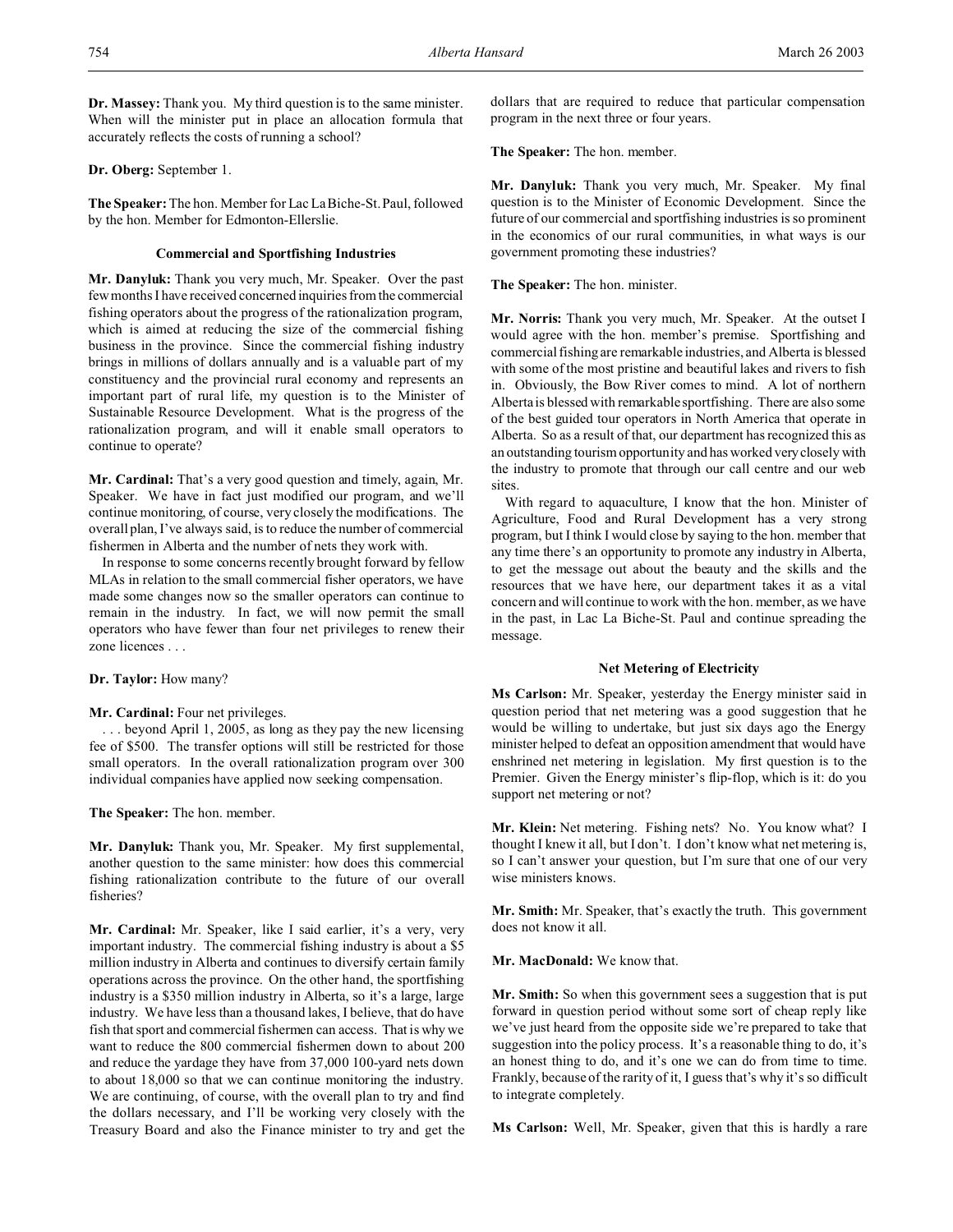concept since 30 percent of the states and five of the provinces in Canada subscribe to net metering and the Energy minister has had since last week to begin to understand it, does he understand now that in order to allow net metering in this province, we have to see an amendment to the utilities act?

**Mr. Smith:** Mr. Speaker, when I said that it was a rarity, I was referring to the number of good suggestions that come from the Liberal opposition.

Mr. Speaker, we have an act before the House that is in debate, so I don't want to infringe upon that rule, but as I said in what I think was a feeling of co-operation and bonhomie amongst the House, we'll certainly look at it. But to continue to be criticized for not doing something in six days is not a good start.

**Ms Carlson:** Mr. Speaker, can the Minister of Energy, then, explain to us: if he thinks this is such a good idea now, why did he stand up in this Assembly and speak against the amendment and urge all of his colleagues to not support it?

**Mr. Smith:** Well, Mr. Speaker, it's important for me to thank all colleagues who voted against that amendment and who have been supportive of Bill 3 to get it to this stage. The process of introducing something into review and legislation is, as the member knows, a process of policy development. Now, in the two and a half years of consultation that Bill 3 took to get it to where it is today, the words "net metering" were not brought up by stakeholders, were not introduced into the mix, nor was analysis asked for. It has been on the initiative of the department, at my request, that we have examined the metering, wireless metering and interval metering, that's been taking place in Puget Sound, and if there's information with respect to making Alberta an even better competitive marketplace, we'd be more than pleased to examine it in the full breadth of the policy process.

**The Speaker:** The hon. Member for Calgary-Buffalo, followed by the hon. Member for Edmonton-Riverview.

#### **Organization of Petroleum Exporting Countries**

**Mr. Cenaiko:** Thank you, Mr. Speaker. The energy industry is a critical component of Alberta's economy, providing tremendous opportunities for all Albertans. Recently some members of the Organization of the Petroleum Exporting Countries, OPEC, have suggested that Alberta attend a future meeting of that organization. My question is to the Minister of Energy. Can the minister indicate what Alberta's position is in attending a future meeting of OPEC? *2:20*

**Mr. Smith:** Mr. Speaker, that's a good question, and it's a particularly good question because we function in a global market. Albertans who sell their oil sell it at world prices. We do not establish a price. We are price takers. So at any opportunity that we have to broaden our competitive knowledge, to make a larger bank of intellectual knowledge that we have so that we can better serve Albertans, who since 1930 have owned this resource, we certainly intend to do so. We have found that it's important for Alberta to reach out on these matters because of the notoriously inept and notoriously poor energy policy that continues to emanate from Ottawa.

#### **The Speaker:** The hon. member.

**Mr. Cenaiko:** Thank you, Mr. Speaker. My final question is again

to the Minister of Energy. What is Alberta's policy or position with regard to joining OPEC?

**Mr. Smith:** Well, Mr. Speaker, I can remember the Rhinoceros Party actually running on a platform of joining a number of countries together who had snow every year, and they would then export the snow so they'd have a continually warm climate, and that organization was to be known as SnowPEC.

Mr. Speaker, with respect to OPEC, OPEC is a collection of countries that run their oil production through state oil companies. Alberta does not do that. The mechanism that we have for orderly development and competition of capital dollars is our royalty devices. Those royalty devices have served us well over the last 50 plus years. We will continue to do that. So Alberta will not look at joining OPEC as a particular entity, nor would we recommend it to the government of Canada. But we feel that on the supply side of oil Canada is the 10th largest producing country. We think there's much to be gained from that as well as from participating with the International Energy Agency, which works on the demand side, so that we can gauge supply and demand.

For example, and just to finish off, Mr. Speaker, there is non-Kyoto oil flowing into eastern Canada that gets refined and sold as gasoline, and in fact the Kyoto question turns into punishing those who produce but letting those who refine and sell do nothing. So it's a matter of examination.

### **Medical Officers of Health**

**Dr. Taft:** Mr. Speaker, we've known for a long time that West Nile virus is coming to Alberta. It's killed 12 people and infected up to a thousand more in Ontario and has left at least one Albertan in hospital for months. Given that mosquito season is soon upon us, Albertans will be watching this issue closely. One can only imagine the impact of the disease on summer activities like camping, angling, hiking, golfing, and so on. To the Minister of Economic Development: has any analysis been done on the potential cost to Alberta's tourism industry from an outbreak of West Nile virus?

**Mr. Norris:** Well, clearly, Mr. Speaker, the West Nile virus is a concern. It's not my department's responsibility to know if and when it's coming, so I'm going to ask the hon. Minister of Health and Wellness to maybe offer comment about what his department is doing.

I would like to offer at the outset that any threat to tourism in any way, shape, or form, including economic, health, or otherwise, is of vital concern to us, and we will do something about it if and when that threat arrives. But I would point out that that's a big if.

#### **The Speaker:** The hon. member.

**Dr. Taft:** Thanks, Mr. Speaker. To the Minister of Health and Wellness then: given that a public health warning from a medical officer of health about an outbreak of West Nile virus could devastate the local tourism industry, what precautions has the minister taken to protect medical officers of health from political or economic interference?

**Mr. Mar:** Mr. Speaker, we are working very closely with our medical officers of health with respect to two serious issues, the first one being West Nile virus, and the second one, perhaps an even more critical one, is the issue of severe acute respiratory syndrome, or SARS. In both cases we are working with our medical officers of health to indicate to them what the best advice is that we have in our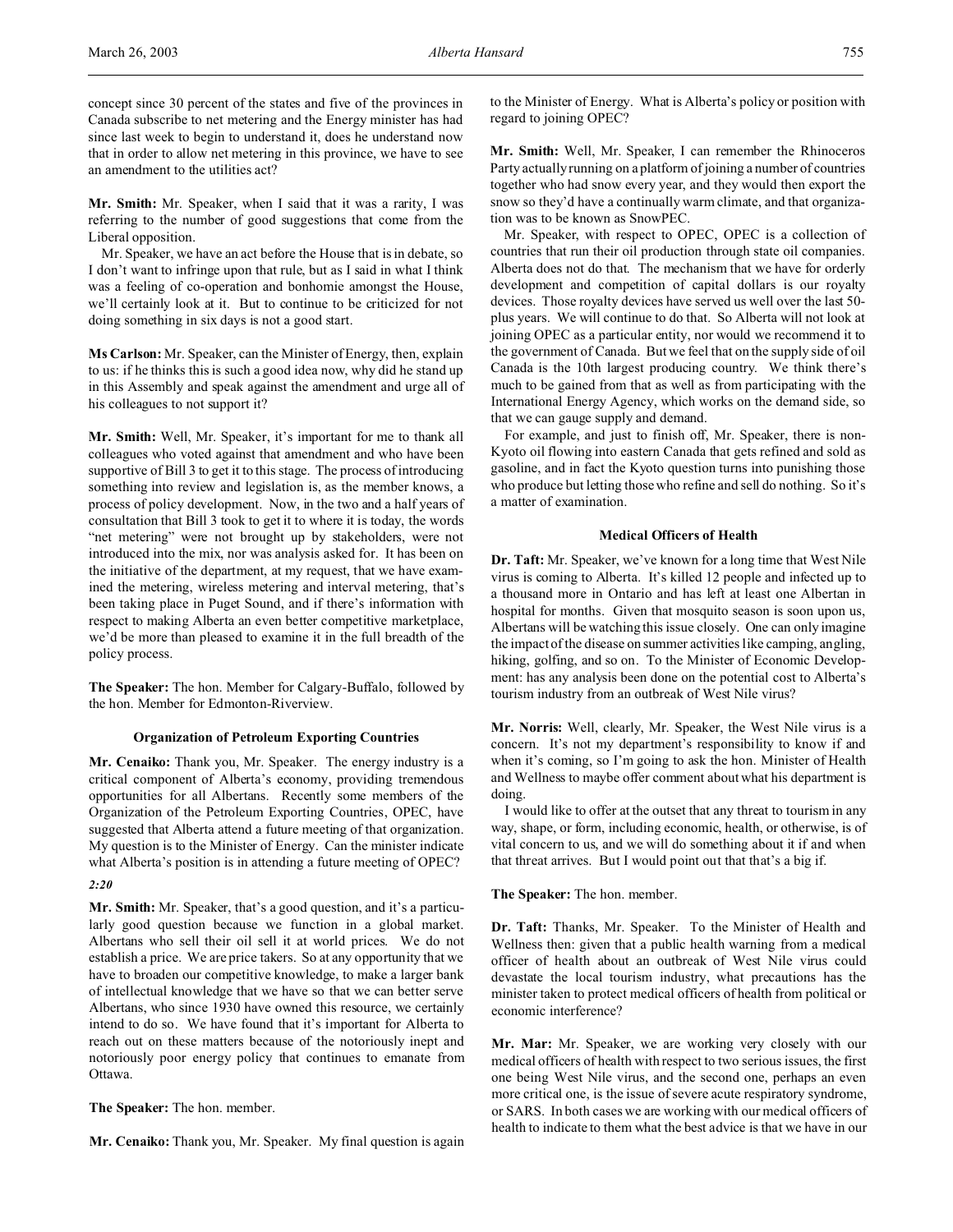monitoring of the situation. They are aware and have disseminated information to physicians throughout the province to look for symptoms of both of these diseases, which can be very, very serious.

So, Mr. Speaker, medical officers of health do have the authority to raise the issue should it become a legitimate one. We do know that there are at least two cases of West Nile virus that have appeared in human beings here in this province. In both cases, to the best of our information, they were contracted while outside of the province of Alberta. We are continuing to monitor with the assistance of other ministries the appearance of West Nile virus in animals, particularly birds and horses. We will work with medical officers of health and other public health officials to ensure that appropriate measures are taken to do our best to (a) have a public education program on how to avoid getting bitten in the first place and (b) how to recognize the symptoms should they appear in an individual so that appropriate medical attention can be given to such individuals.

**The Speaker:** The hon. member.

**Dr. Taft:** Thanks. That's all very good, but to the same minister: given that Dr. David Swann's firing last fall proves that medical officers of health face strong political pressures, will the government take steps in regulations or legislation to guarantee the job security of medical officers of health?

**Mr. Mar:** Mr. Speaker, you know, let's look at medical officers of health throughout the province. They have not been shy about indicating issues that are legitimate issues for discussion, but they are not hired by the province of Alberta. They are employees of regional health authorities. So as is the case with chief executive officers of regional health authorities, with medical officers of health, those types of questions are more appropriately directed to the employer. In this case, the employer is not the province of Alberta. The employer is regional health authorities. I can tell you that this system works very, very well throughout the province. People like Dr. Predy here in the city of Edmonton are highly respected health officials, and I think that we should continue to allow medical officers of health to report and be accountable to the people who hire them, which are the regional health authorities.

**The Speaker:** The hon. Member for Edmonton-Highlands.

### **Education Funding**

#### *(continued)*

**Mr. Mason:** Thank you very much, Mr. Speaker. In the face of impending school closures, teacher layoffs, and growing class sizes in Edmonton public schools the dynamic Edmonton Tory caucus swung into action. In a bold move they have apparently convinced the Minister of Learning to allow Edmonton public school board to run a deficit. On the other hand, when the Calgary board had special requirements as a result of the teachers' settlement, they got \$7 million in cash. Why is the minister going to allow EPS to go into deficit when this government has made government debt a dirty word in this province?

**The Speaker:** The hon. minister.

**Dr. Oberg:** Thank you very much, Mr. Speaker. Well, the main reason is because we do not want to penalize students. It's close to the end of their fiscal year. We have just finished or are very close to finishing our audit. I hope to have the announcement of our audit the week after next. We're saying that if they are running a deficit because of some mistakes that have been made, we will give them three years to pay it back, but still at this point in time that is a big if because we do not know if indeed they are running a deficit. As soon as the audit is in, I'll be able to tell the Assembly more.

**Mr. Mason:** Mr. Speaker, isn't the decision to allow school board deficits really just an admission that government funding for schools in this province is inadequate?

**Dr. Oberg:** No.

**The Speaker:** The hon. member.

**Mr. Mason:** Thank you very much, Mr. Speaker. Since school boards get their money from the government either by grants or property tax and given that EPS is already predicting a large deficit for the following year and given that the government is expected to have another large surplus this year, why not just raise the grant now so that no public school board deficit is needed?

**Dr. Oberg:** Well, Mr. Speaker, first of all, the budget is coming out on April 8, and I do not want to usurp what is in the budget. We are talking about one school board out of approximately 64 or 65 different school boards around the province, and a lot of them are doing well. There are some that are in a reasonably difficult situation, but a lot of them are doing very well. A lot of them are adjusting, and we fully hope and we fully expect that they will not run a deficit. In this particular circumstance we have found it prudent to allow them to carry that deficit over three years. Obviously, if they want to pay it back sooner, they certainly can.

#### *2:30*head: **Recognitions**

**The Speaker:** The hon. Member for Olds-Didsbury-Three Hills.

#### **Bob Clark**

**Mr. Marz:** Thank you, Mr. Speaker. I rise today to recognize a constituent from Carstairs who has distinguished himself through his many contributions to this province and to his community.

Bob Clark was first elected to this Legislative Assembly in 1960 and served to 1981 as MLA, minister of youth, minister of education, and Leader of the Official Opposition. In addition to a consulting business he also held the position of board member and chairman of the Alberta Special Waste Management Corporation. Bob also became Alberta's first Ethics Commissioner and first Privacy Commissioner, and he certainly left his mark on those two departments.

However, Bob's greatest love after his wife, Norma, and their family is hockey. His name is synonymous with the Olds Grizzlies junior hockey team, which Bob managed for many years, and he also served as chairman of the Alberta Junior Hockey League.

I was honoured last month to present Bob with the Queen's golden jubilee medal in recognition of all Bob's accomplishments and contributions, which are too numerous to mention in the time allotted here.

So congratulations, Bob, from all of us, and best wishes on your retirement.

**The Speaker:** The hon. Member for Calgary-Bow.

#### **Support for Americans**

**Ms DeLong:** Thank you, Mr. Speaker. I rise to recognize Alberta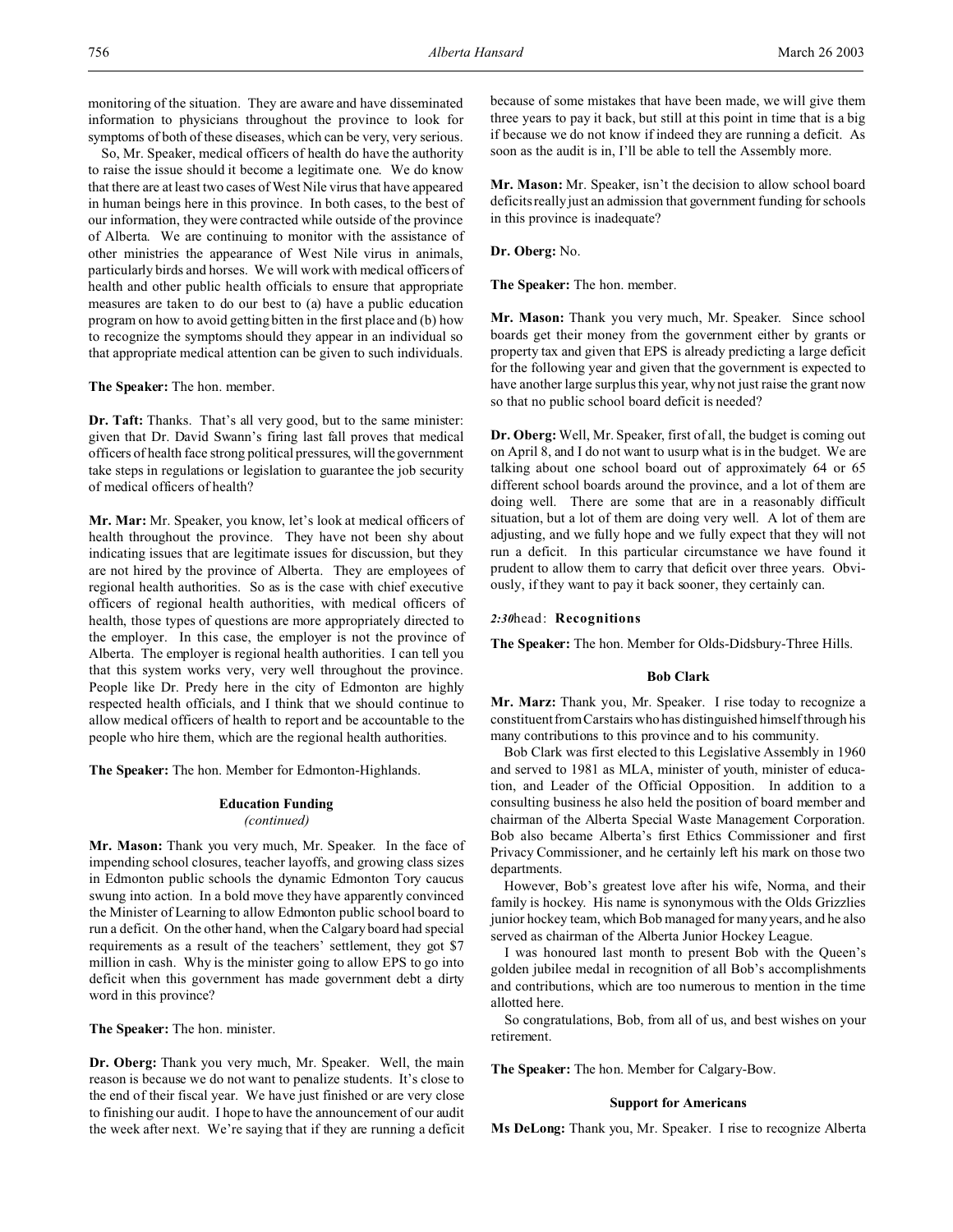hockey fans and a couple of events which occurred in Alberta on the weekend. On Saturday night I had the pleasure of attending the Calgary Flames game in Calgary. I've never been so proud to be an Albertan as when the national anthem of the United States was sung. That group of about 18,000 Albertans cheered loudly and sang along with the American national anthem. I understand that the very same thing occurred on Sunday night in Edmonton at the Oilers game.

Just like within our society fans at those games were divided on this war. This is why I am so proud: regardless of their position they chose to honour our friend and ally to the south by showing the true strength of that friendship.

Thank you, Mr. Speaker.

**The Speaker:** The hon. Member for Calgary-Currie.

## **Davis Cup Tennis**

**Mr. Lord:** Thank you, Mr. Speaker. I am pleased to rise today to tell everyone about the Davis Cup event which is being held in Calgary this April 4 to 6, hosted by Tennis Canada.

Now, the Davis Cup event is very famous, having been in existence since 1900, and it's played in hundreds of countries around the world by all levels of players. The event in Calgary will be one of many happening around the globe over the course of the weekend, and fans attending not just from Calgary but, in fact, from across the province and elsewhere will be able to really enjoy some top-notch tennis matches featuring, for example, Canada versus Peru in the second round.

Of course, we're helping to host this event through the Alberta lottery fund, which is a proud sponsor of the Davis Cup, contributing \$25,000 towards that event. So we can take pride as a province and especially us Calgarians for our role in hosting this globally recognized event, and I would certainly encourage people to take this opportunity to get out and watch a few games if they can.

Thank you, Mr. Speaker.

**The Speaker:** The hon. Member for Edmonton-Centre.

### **World Theatre Day**

**Ms Blakeman:** Thank you very much, Mr. Speaker. Tomorrow, March 27, is World Theatre Day. This international day is proposed by the International Theatre Institute and sponsored by UNESCO. World Theatre Day seeks to promote exchange of knowledge and practice in the domain of the performing arts, to stimulate creation between theatre people, to make public opinion aware of the necessity of taking artistic creation into consideration, to deepen mutual understanding to strengthen peace and friendship among peoples.

As the Official Opposition critic for the arts and an Edmonton MLA I'm supremely proud of our theatre community, which includes but is not limited to Azimuth, Die-Nasty, Chimprov, the Citadel, Concrete, Electra, Fringe Theatre Adventures, Jagged Edge, Jubilations, Kill Your Television, the Mayfield dinner theatre, Northern Light, Oh Susanna, Rapid Fire, Running With Scissors, Shadow, Studio, Teatro la Quindicina, Theatre Network, Theatresports, Three Dead Trolls in a Baggie, Walterdale, and Workshop West, all in Edmonton. So go to a play this weekend, and help celebrate World Theatre Day.

Thank you.

**The Speaker:** The hon. Member for Cardston-Taber-Warner.

### **Magrath Zeniths**

**Mr. Jacobs:** Thank you, Mr. Speaker. I am pleased to rise today and recognize an outstanding achievement in high school for boys 4A basketball. Last week, March 20 through 22, 16 of the best 4A boys basketball teams in Alberta competed in the 4A provincial tournament at the Enmax Centre in Lethbridge. The quality of players and competition was outstanding. I congratulate all who participated.

My sincere congratulations are extended to the Magrath Zeniths of Magrath, Alberta, who were successful in winning the tournament and being crowned provincial 4A champs in 2003. This culminated a great season of hard work and commitment by players and coaches. These players include Giovanni Uneddu, John Leishman, Cam Smith, Riley Sabey, Doug Mehew, Ryan Clark, Allen Tollestrup, Brett Harris, Derek Blackmer, T.J. Quinton, Joe Schow, Shane Nishikawa, and coaches Phil Tollestrup and Mark Tollestrup. Mr. Speaker, again, my sincere congratulations to this team and their community for their achievement.

Thank you.

**The Speaker:** The hon. Member for Red Deer-North.

### **Youth Forums**

**Mrs. Jablonski:** Thank you. Mr. Speaker, as chair of the Youth Secretariat it has been my privilege to attend youth forums as they are being held in nine different regions throughout this province. This morning I attended the youth forum at the Westerner exhibition grounds in Red Deer and spoke to more than 60 youths from the ages of 16 to 19 years. Some were on their spring break, and some were giving up classes for the day. They were all a highly energetic and motivated group. They listened as I told them that we needed and welcomed their ideas and suggestions to help us solve some of our teen issues. We talked about youth issues such as addictions, crystal meth, youth crime, and youth employment. They were glad to hear about the changes in the Child Welfare Act and the Family Support for Children with Disabilities Act. They were glad to know that we care about what they have to say.

Each youth forum will compile and submit a report of their ideas and suggestions to the Youth Secretariat. We will review these reports and carefully consider the recommendations of our Alberta youth.

Mr. Speaker, I would like to thank members of the Youth Advisory Panel who have volunteered their time to help make these youth forums fun and informative. Thanks to the staff of Children's Services and thanks to the youths themselves for their participation. If these youths at the forums are any indication of the future of this province, Alberta has a very bright and successful future indeed.

**The Speaker:** The hon. Member for Edmonton-Riverview.

## **Song for Peace**

**Dr. Taft:** Thank you, Mr. Speaker. A young constituent of mine, Quinn Grundy, is studying grade 12 in India at an international school. When news of the war in Iraq reached her school, the students there were so moved that several of them got together to write a song about peace. These students are from Europe, Asia, and North America; in other words, they span much of the globe.

Having written the song, they obtained instruments including a guitar, drums, and a violin and recorded it at a studio in India. They have now posted it on a web site for all the world to hear. Now, the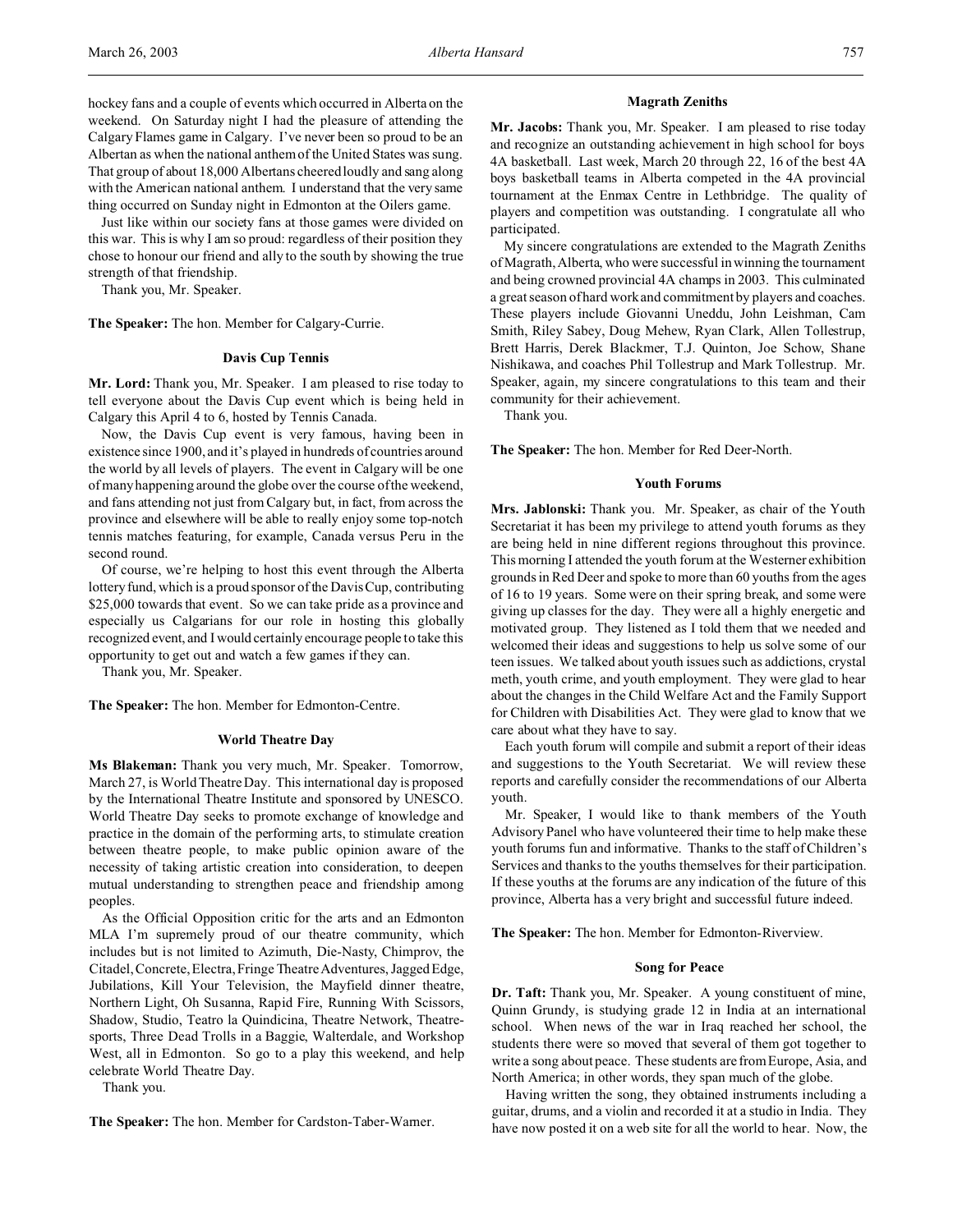web address is so long there will be a link to that web site from my constituency web site, www.edmontonriverview.com.

These are some of the leaders of the next generation of humanity, and I would like to recognize their commitment to building a world without war.

Thank you.

### head: **Presenting Petitions**

**The Speaker:** The hon. Member for Edmonton-Riverview.

**Dr. Taft:** Thank you, Mr. Speaker. It's my pleasure today to stand and present a petition that's in order, signed by nearly 1,000 citizens of Alberta saying:

We are very concerned about the crisis in education. Reductions in teaching staff, enlarged class sizes or the elimination of any programs including music, special academic programs, and sports are all unacceptable ways to deal with the cost of education.

We . . . petition the Legislative Assembly to urge the Government of Alberta to increase funding for public education. Thank you, Mr. Speaker.

## head: **Tabling Returns and Reports**

**The Speaker:** The hon. Member for Edmonton-Ellerslie.

**Ms Carlson:** Thank you, Mr. Speaker. Today I have two tablings, and these would be amendments on Bill 3 that we never had an opportunity to get to in committee, which is the stage where we would introduce amendments, because of the time allocation or closure motion that came forward. Both of these are very good, talking about other new ideas for this government to be energy efficient and help consumers.

Thank you.

**The Speaker:** The hon. Member for Edmonton-Mill Woods.

**Dr. Massey:** Thank you, Mr. Speaker. I'm pleased to table five copies of a submission by Steven Brodie to the learning commission. The submission reflects Mr. Brodie's deep concern with education and runs to over 60 pages and deals with a whole variety of problems facing the education system and offers some sound solutions. It's with pleasure that I table this submission.

*2:40*

**The Speaker:** Edmonton-Riverview.

**Dr. Taft:** Thank you, Mr. Speaker. I have four tablings today. Three of them are expressing concerns over education. The first is addressed to the Minister of Learning, as I say, raising concerns about funding for our children's education. It's from a Dr. Francis Landy.

The second is addressed to the Premier and the Minister of Learning from Marcia Barker, saying that she's concerned about the funding of public schools in Edmonton.

The third is to the Premier and the Minister of Learning from a Janet Haley, saying that she is very concerned about the state of learning and its impact on the weakening of the Alberta advantage.

The fourth tabling addresses Bill 27 and is from a Denise Palmer, expressing displeasure at the introduction of Bill 27. "I am an Albertan . . . I've lived in this province with my husband for almost 30 years." She's a registered nurse. She's very unhappy with Bill 27.

Thank you.

**The Speaker:** The hon. Member for Edmonton-Glengarry.

**Mr. Bonner:** Thank you very much, Mr. Speaker. With your permission I'd like to table the appropriate number of copies of a pamphlet that we received at the zone 2 and 3 board meetings, and it's titled Public Education: The Right Answer. It outlines the past, the present, and the future of public education in the province. Thank you.

**The Speaker:** The hon. Member for Edmonton-Strathcona.

**Dr. Pannu:** Thank you, Mr. Speaker. I've got three tablings today. The first one is a set of 49 letters written by parents of children at King Edward elementary school with a request to me to table these letters on their behalf. These letters are all expressing deep concern about the inadequate funding of public education and the negative impact that this underfunding has on their school.

The second tabling, Mr. Speaker, is a letter from the board of the Strathcona nursery school outlining how this underfunding is negatively affecting activities at the King Edward school, associated with the Strathcona nursery school. Their rents are going to go up by 700 percent, and they're very concerned that it'll make their school unaffordable and unsustainable.

The third tabling, Mr. Speaker, is a letter from a highly gifted and committed teacher at that nursery school. Her name is Heather Craig, and she makes compelling arguments why it is necessary for us all to work together to save schools such as this nursery school at King Edward school.

Thank you, Mr. Speaker.

**The Speaker:** The hon. Member for Edmonton-Highlands.

**Mr. Mason:** Thank you very much, Mr. Speaker. I have two tablings today. The first is a letter from Linda Hughes, dated February 12, 2003, addressed to the Minister of Learning. She asks that her concerns be addressed and responded to in a timely manner, would like to know why MLAs' salaries have gone up over the past 13 years, why the government does not hold education in its highest priority, and would like a redistribution of her tax dollars as per her attached letter.

The second, Mr. Speaker, is a letter from Heather Smith, president of the United Nurses of Alberta, to the Minister of Health and Wellness, asking that the chair of the Provincial Health Authorities bargaining committee be fired for providing what she terms misleading and erroneous information about the negotiations for a new collective agreement.

**The Speaker:** The hon. Memberfor Edmonton-Highlands on a point of order.

**Point of Order Clarification**

**Mr. Mason:** Yes, Mr. Speaker. As I indicated yesterday in my point of order and perhaps inadequately, I continue to hear the Premier refer to me as a former board member. Not that I take any offence from that directly, but the purpose seems to be to suggest that I have had some conflict of interest in respect of this matter. So I again would appeal to you and to the Premier to get the Premier's facts straight with respect to my previous position, which did not include sitting on the board of EPCOR.

**The Speaker:** The hon. Government House Leader.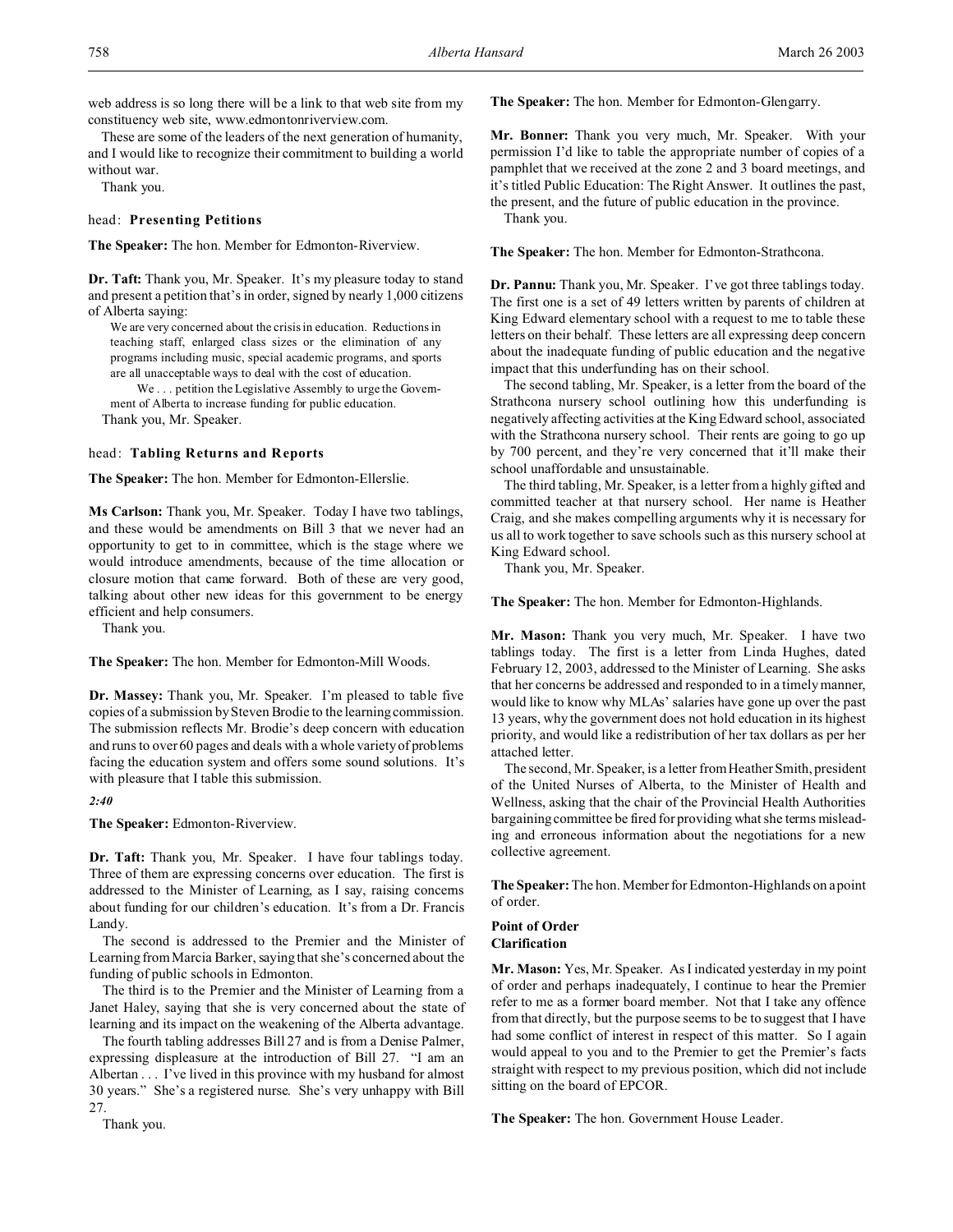**The Speaker:** It appears to be more of a point of clarification than a point of order. Unfortunately, we do have this situation, and this contradiction does allow sometimes to have two different views of the same situation. That does cause a dilemma, no doubt at all. Perhaps the hon. Member for Edmonton-Highlands might just want to emphatically put in writing to the hon. the Premier the facts with respect to whether or not he was a member of such a board. I have no idea, so I don't know how I could rule on that. But if the member says he was never a board member of the power company of the city of Edmonton – we've heard him say that he never was, and presumably that will be conveyed to all hon. members, that the member never was a member of the board in question – then one should not suggest that he was.

head: **Orders of the Day**

head: **Government Bills and Orders** head: Third Reading

## **Bill 3 Electric Utilities Act**

[Adjourned debate March 25: Mr. Hancock]

**The Speaker:** The hon. Member for Edmonton-Ellerslie.

**Ms Carlson:** Thank you, Mr. Speaker. We are now entering into the final stage on Bill 3. [some applause] While I hear some members who support the government position on Bill 3 applaud that particular perspective, it is not one that is shared by the Official Opposition. There is no doubt that this very substantive bill has been rushed through this Assembly in a most speedy and untimely fashion, allowing for limited debate on the issues at hand. We think that is incorrect. In fact, the debate has been some very few hours by this opposition.

**Mrs. McClellan:** Eight hours.

**Ms Carlson:** The minister of agriculture says eight hours on Bill 3. Have we had eight hours of debate so far on Bill 3?

This is a very interesting perspective, Mr. Speaker, because the government seems to feel that that is enough time to have brought in closure at committee on this particular bill. [interjection] It's now renamed time allocation, as the minister of agriculture and the Government House Leader stated. However, it is a form of closure, and time allocation, when they bring it in, means that we have one hour of debate left in committee after some hours. [interjection] In this case they're indicating that it's been close to eight hours of debate on this bill.

They have used the federal government's example of bringing in time allocation and closure on bills as their good reasons for also being able to do it here. This is the only thing they seem to agree on with the federal government. So it's monkey see, monkey do when it's convenient for them; otherwise, they don't like what the federal government does.

I would like to remind them that when you scratch the surface of what this government proposes – first of all, they give you a picture that looks nice. Then you scratch the surface, and you find out it isn't all that great, Mr. Speaker. If we take a look at what happens at the federal level – we took a look at that list that the Government House Leader gave us and randomly picked three bills that the federal government had used time allocation on to see how long they let members at the federal level debate, and we found out something very interesting. It turns out that on the bill that had the least amount of hours of debate prior to time allocation – the one that we looked at was C-20, the Quebec Secession Act, the clarity bill. Before time allocation 15 hours and 15 minutes of debate were allowed as compared to about eight here. Then we take a look at Bill C-36, amending the Criminal Code: before time allocation, 17 hours and 58 minutes of debate. Bill C-49, An Act to Implement Certain Provisions of the Budget: before time allocation, 22 hours and 44 minutes of debate. Bill C-5, An Act Respecting the Protection of Wildlife Species: before time allocation, 37 hours of debate. We're not going to see that kind of debate on all three of these bills that this government brought time allocation on.

Let's talk about time allocation at the federal level. What does that mean? It doesn't mean that they're limited to one small hour of debate in the Legislature. It means that they get a whole sitting day. Quite different from the allocations here. So this government, who has this huge, overwhelming majority, continues to bring the hammer down on a very small opposition. Why would they do that, Mr. Speaker? That's the question.

We have very good things to say. We have great ideas to put out there to these ministers, which they often aren't able to actually understand the first time we introduce the idea, as we have seen repeatedly on net metering in this Assembly over the last 10 days. [interjection] Like the member says, I guess it's a fishing thing, if you ask the Premier.

*2:50*

They need some help, Mr. Speaker, on these bills. They need some help on where we go for the next step, and they don't seem to be prepared to take it, but definitely it's something that's required. So with the thought of helping this government understand some of the options that are available to them, at this time I would like to introduce an amendment that will refer this particular bill back to committee, where we can discuss some of those very excellent, great ideas.

**The Speaker:** Would the hon. member continue as the amendment is being circulated.

**Ms Carlson:** Thank you, Mr. Speaker. What we see in this notice of amendment to Bill 3, the Electric Utilities Act, that I'm moving on behalf of the Member for Edmonton-Gold Bar, who signed the amendment, is for the motion for third reading to be amended by deleting all the words after "that" and substituting the following:

Bill 3, Electric Utilities Act, be not now read a third time but that it be recommitted to Committee of the Whole for the purposes of reconsidering the proposed section 1 and proposed section 20.

## **Mrs. McClellan:** Is this a hoist?

**Ms Carlson:** No, this is not a hoist. This is a recommittal. There are three possible amendments that we could make at third reading stage, and the first of those that we will be talking about this afternoon is a recommittal. The last of them that we'll be talking about this afternoon or this evening would be a hoist.

Now, why would we need this particular amendment? As we've seen even today in question period, there are a lot of unanswered options and things that the government really doesn't understand about where they could move on electricity in this province to help consumers lower their costs, given that this government has created huge increases in their home costs through the mess they have made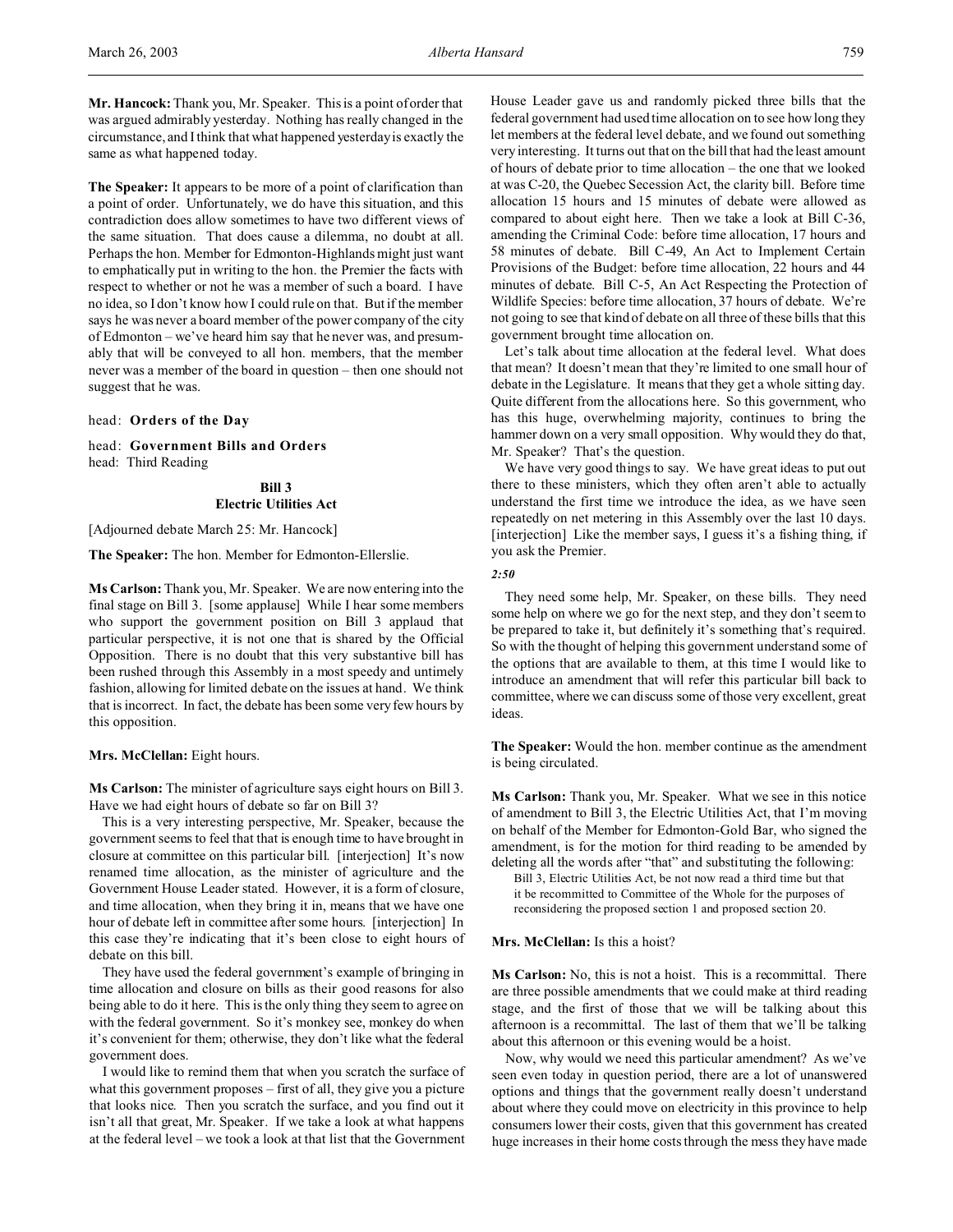of deregulation. Even though we've told the government for the past five years that they needed to lay out the rules so that industry knew what the rules of the game were going to be, so that industry could ensure that they had enough capacity to meet the needs downstream, so that other industries who were looking at coming into Alberta could get set up, could get established, could get their networks happening, so that the companies now operating in this province could ensure that their information systems were compatible and could work well together, so that all the needs of the consumers and the industry and the government were met. Because they didn't do that, because of this huge kerfuffle that we've seen, prices have absolutely skyrocketed, people and businesses, particularly small and medium-sized businesses, are in great hardship. We need to go back with this bill and find out how to do it properly.

In addition to that, given that with this huge majority this bill is very likely to pass, the government needs to know how to be able to provide options to consumers to lower their costs. We've talked for a few months now about putting a government retrofit plan in place where the government would either loan to consumers on an interestfree basis or have some form of grant instituted, where consumers could access the dollars so that they can retrofit their homes, and potentially extend it to the business community so that they could retrofit their businesses, so that they could access different methods of building construction and new furnaces and hot water tanks and those kinds of additions to their homes or changes in their homes or solar power or wind power so that they could lower their overall costs and be more energy efficient. Not only does that effectively help us on the path to meeting our Kyoto targets, but it also helps consumers lower the operating costs in their homes. When we're seeing electricity and gas prices coming in this winter in many cases higher than people's monthly rent or mortgage payments, we certainly need to take a look at what some of those options are.

Last Wednesday evening we introduced in this House an amendment to allow for net metering. I need to explain net metering because even after talking about it Wednesday night, when we made a fairly thorough review of it, the Energy minister didn't get it. When he got up to speak to the amendment, he couldn't explain to anybody what net metering was and then, even not knowing what he was talking about, strongly urged all members in the Assembly not to support the amendment. So the amendment was defeated. Then when we asked him a question yesterday in the House about this, he said suddenly: this is a good idea, and we'll go forward and take a look at it. Yet when we asked him and the Premier about it today, once again they were suddenly clueless about what net metering is. The Premier thought it had something to do with fishing nets. I'm sure he knows now that it's something different. The Energy minister was so arrogant in his attitude. Between last Wednesday and the question yesterday he still hadn't taken the time to either read *Hansard*, where it was explained, or to find out from his own people what's required.

Net metering is a situation where individuals or businesses or farms who have adapted their places of residence or business to use solar power or to use wind power can take that capacity and hook it into the meter in their home. What happens, then, is that at the times of day when they're using a lot of electricity and they don't have enough capacity provided by the solar power or by the wind power, their meter, their regular household meter, just like you have on the outside of your house, runs forward as they use electricity from the grid. When they have an overabundance of capacity, more than what they're using in their house, that feeds into the meter itself, and the meter spins backwards, effectively reducing their overall monthly utility costs. So when they need the power, they access the grid, just like all of us do in our homes. When they have excess capacity, that

feeds into the grid, and their meter runs backwards at the same consumption level as it would run forward.

Now, what's required here for this to work effectively in this province is that we actually need a change to the utilities act. Either an amendment has to be brought in or a regulation has to be brought into the utilities act stating that companies have to provide this service in this province.

You don't need an extra meter to do this. The existing meter you have now goes forward and goes backwards. That works. The companies providing this service just have to agree to do it. The trick here is that they agree to take in the power that the consumer is offering at the same price that they're selling it out to them. In the States and in the provinces where there isn't a specific regulation saying that companies like EPCOR have to provide a net metering service, what happens is that the individual can come to an agreement with the organization. So we have an instance here in Edmonton where EPCOR won't do it. There's an instance in Calgary where Enmax will do it.

The trick is that if there is no legislation saying that what they're selling to the consumer is going to be charged at the same price as what is coming in, what the companies will do is give a bargainbasement price for that electricity coming into their grid from the household. So that's an unfair advantage that the large corporations have. If there is a regulation in place saying that this service has to be provided at the same level as what the daily household charge was to that household, then you really have a level playing field, and it's just an excellent idea for people who want to put a solar panel on their house. It's a particularly good idea for prairie farmers because of the ability to have wind power and feed that into their grid. It's a particularly good idea for intensive livestock operators. It really works well in communities where it's been used. It's good for acreages who can also hook up a windmill, and of course it works very well in city areas where you have the ability to put a couple of solar panels on your house.

### *3:00*

So this was the idea that we were asking the Energy minister to adopt in the amendment. We even had the minister of agriculture saying that it sounded like an interesting concept and if it didn't cost companies any money to do it, it should be something that should be pursued. It's true. Because the consumers are selling a little bit of power in, there's an opportunity cost loss for the large companies like Enmax and EPCOR because they're not selling as much power to that consumer as they could've, but that is the only cost to the large corporations.

The cost to the individual is to set up their particular system, solar or wind, and then ultimately the hookup into the existing meter that they have, but they don't need a new meter, and other than that it's a system that works out very well. There are 30 states – some of them are northern states, but some of them are southern states – and they think that this is an effective enough way to reduce energy costs that they have set up legislation in all those areas for it. It's really something that we need to do. So I urge everyone to support this particular amendment.

**The Speaker:** The hon. Member for Edmonton-Glengarry on the amendment.

**Mr. Bonner:** Thank you very much, Mr. Speaker. It is indeed a rare opportunity that we get to speak to such an important amendment, an amendment that has huge implications and has a huge impact on the consumers of this province. Unfortunately, we keep hearing that there has been adequate debate on this bill, a bill that is potentially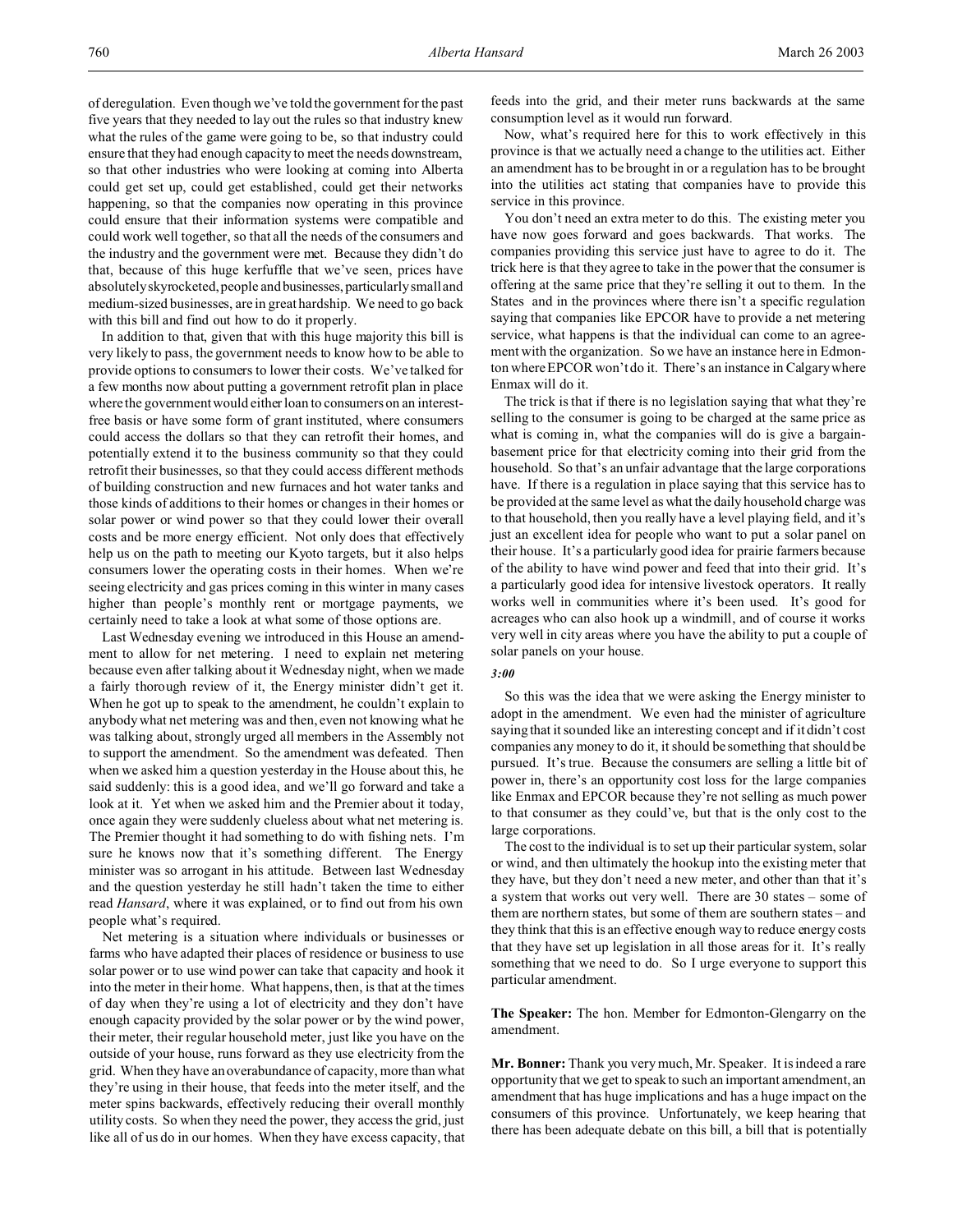going to cost the consumers of this province billions of dollars, yet we have had very little debate, and we've had very little participation by government members. Wouldn't it be nice for all of these people who get all the calls in their constituency offices and all the complaints about our high electricity prices and people that constantly complain about the price of their energy in this province, when for many, many decades they were accustomed to a regulated rate – those people, those Albertans, do not have the opportunity to hear their members debate. They perhaps may have talked about it in caucus or may not have  $-1$  have no way of knowing  $-$  but we certainly don't have a public record of that. We don't have their thoughts and their ideas in *Hansard*. Yet they're going to go back to their constituencies, and those very people that they represent are going to be paying larger and larger bills.

It is a very, very good amendment that has been proposed. Just to review that amendment: "Bill 3, Electric Utilities Act, be not now read a third time but that it be recommitted to Committee of the Whole for the purposes of reconsidering the proposed section 1 and proposed section 20." I think that is an excellent suggestion, Mr. Speaker, particularly when we are at the final stage of this bill and this is probably the biggest bill that we will be debating in this spring session. It is also a very, very important bill because electricity does affect each and every Albertan. It is certainly something that is getting a whole lot of attention.

Now, many years ago when I was still a student, I had the opportunity to take a course. One of our required readings was a little book called *Limits to Growth*, and in that book it described how we have all these feedback groups and things that we were doing. It was quite interesting to note even at that time that our professor said: really, if you wish to cripple Canada, if you wish to cripple any northern country, all you would have to do is when the cold weather, the 30-plus-below temperature, hits, somehow limit or destroy their electrical production. They would be crippled. That thought has always stuck with me, and that's well over 35 years ago that I listened to Dr. Wilson describe that.

We are dealing here with an extremely important issue. We are dealing with electricity, that certainly allows a much better quality of life for all of us in the world. It is an issue of fundamental importance. None of us want to get back to the days when the pioneers settled this province and they didn't have electricity. So we have to look here at how the electrical market has developed in this province, how it has played such a vital role not only in the development of this province but in the attraction of many people to this province.

## [The Deputy Speaker in the chair]

We certainly realize that over time the electric industry, not only in this province but throughout North America, has become a very complicated system yet a very, I think overall, efficient system, particularly when you look at how the electricity grid has developed in North America and how links from different jurisdictions fit together and how we can reroute electricity because of shortfalls, because of problems with our plants, where we have breakdowns, whatever. But overall we can reroute electricity so that we can certainly handle all of these shortfalls.

It is a very, very complicated system, Mr. Speaker, because electricity is one of those essentials that cannot be stored. We cannot use it if we produce too much. We also have major problems if we produce too little. So the market, the system in North America has just done a fabulous job in not only operating but supplying us with cheap and reliable electricity. It has developed over decades, and of course as it has developed, it has met so many of the problems

that we would have encountered if we had not had a regulated system.

Now, again, at one time we did have a system that wasn't regulated, and it led to many, many problems. You know, we had supplies that were not necessarily sustainable. We had supplies that would come and go. It wasn't an efficient system. There were no standards.

Of course, we have to look at safety issues when we're dealing with electricity because it is one of those very volatile forms of energy that if not used correctly can have serious consequences. We have to look at the fact that there is no substitute for electricity, and we have to realize that electricity is not a commodity. It must be treated quite differently than other commodities. It is because of this, Mr. Speaker, that electricity does not lend itself to the market forces. So when we look at Bill 3, the Electric Utilities Act, that is certainly one of the goals: to allow electricity to be used as a commodity.

## *3:10*

Now, then, when we do look at the regulated system which we did enjoy in this country for many, many decades, we had a very good supply. The supply was consistent. It was never in question, and as we required more electricity to come on-line, then certainly it came. We also had a very efficient system in that here in Alberta until we deregulated we had some of the lowest rates for electricity in North America. We also had standards where the producers had to meet those standards. We also had a system that had been developed over many years of dealing with electricity where it was very efficient; it was very safe. Certainly, we have all recognized how very useful electricity is as a form of energy. What we have in Alberta and had in Alberta was a very good system, and we did enjoy very cheap and very reliable energy. Why we would want to tamper with that particular system is above me.

As I did indicate, cheap, reliable electricity is certainly one of those issues that attracts people to Alberta. It attracts business to Alberta, and it has certainly led to the economic development that we enjoy in this province. All we have to do is look at our future and look to the hon. member's constituency of Fort McMurray. Certainly, the amount of energy that's required in that part of the province to produce and separate the oil from the sands – again, very, very critical. When we look at the future of this province and the potential that we have because of that huge oil spill that occurred I don't know how many hundreds of thousands of years ago up in northern Alberta, we have to realize that our success and also that success are based on different forms of energy, of course, and electricity being one of them.

We have had in this province a regulated system, a system that was supported by business. It was supported by consumers, it was supported by regulators, and it was the backbone of a very, very good system. It was without a doubt the building block of our financial success.

So in our amendment that we're speaking about here today, Mr. Speaker, we are asking for this bill to be recommitted to Committee of the Whole for the purpose of reconsidering proposed section 1 and proposed section 20. The electricity industry is, as I've indicated, a very, very complicated industry. It is one where we as Albertans have enjoyed some of the best and cheapest electricity in North America. The hon. Member for Edmonton-Ellerslie had just spoken very eloquently to the whole issue of net metering, which we have not even seen here. This certainly is one of those recommendations that I think the whole Assembly would like to look at because we do want the cheapest possible rates for our constituents.

Mr. Speaker, with those few comments I will take my seat and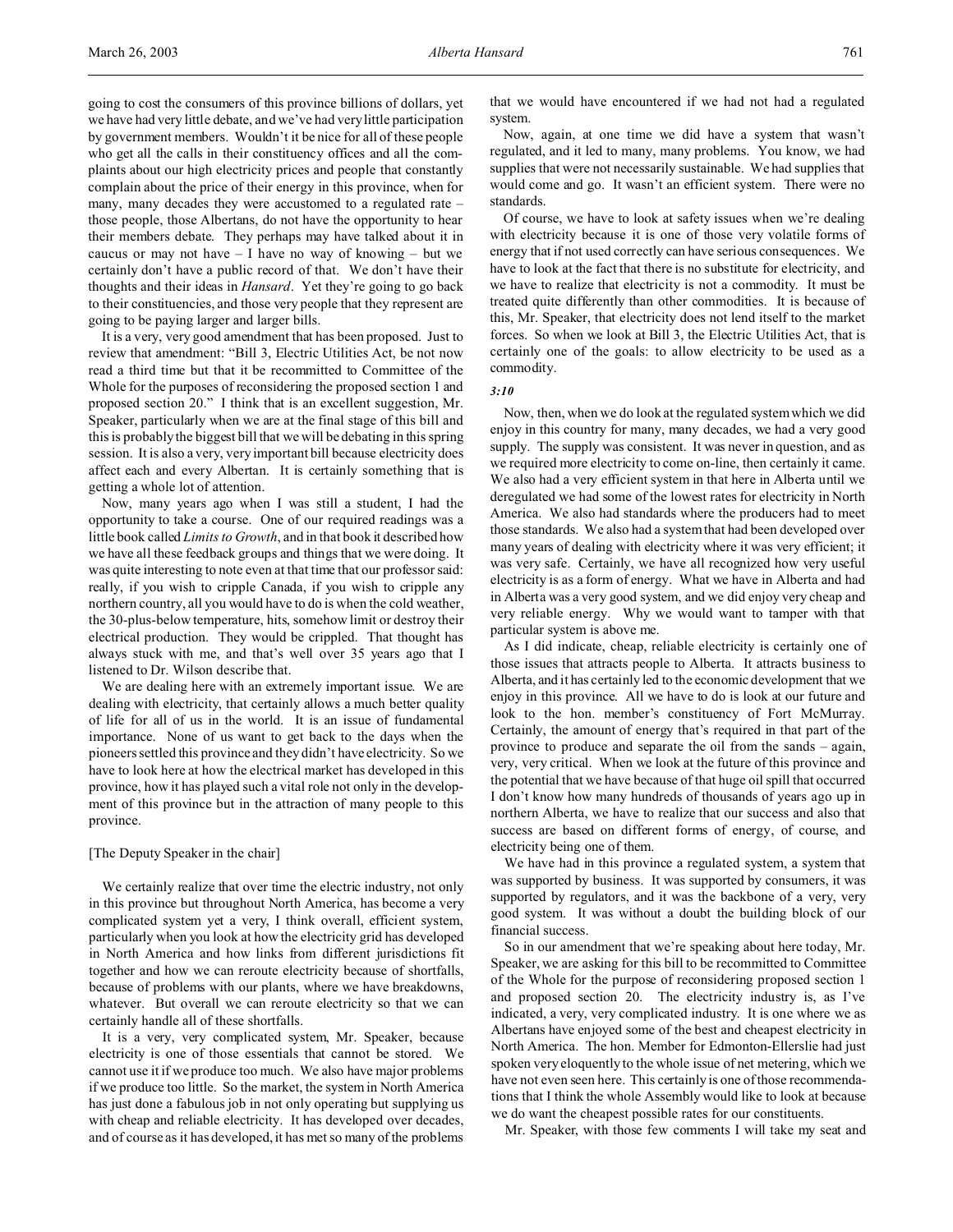urge all members to speak to this amendment. I think that all members should support this amendment as well because it will allow us to take a look at a bill that's a very complicated bill and certainly look at options where we can provide the type of service we had in the regulated system to Alberta consumers, a system that provided very cheap and very reliable electricity, something that unfortunately, since we've had a deregulated system in this province, we haven't been able to maintain. As well, I think that one of the things I haven't mentioned here is the fact that I believe that Bill 3 is going to remove the right of community-based companies like EPCOR to set their own rates.

So with those few comments, Mr. Speaker, I will take my seat and certainly look forward to the debate raised by all members. Thank you.

**The Deputy Speaker:** The hon. Member for Grande Prairie-Smoky on the amendment.

**Mr. Knight:** On the amendment. Thank you, Mr. Speaker. I have to rise and join debate with respect to an amendment before us that would in fact return a piece of well-thought-out, necessary, and timely legislation to committee for further study of two areas. The first one, I believe, is section 1, which I presume would be the interpretation. If we want to return to committee to discuss the interpretation of this particular piece of legislation, then I would say that we really are going to go back, well, at least until 1995. I think that was when the first one was brought in, a little before me, and that would be kind of where we'd be returning to. I can't really support the idea that we would need to go back eight years or something and kind of start this thing again.

Bill 3, Mr. Speaker, is actually a complicated piece of legislation. I agree with the member opposite. That is true. When you break it down and you look at the discussions that have taken place in this Assembly about the particular issues that the bill itself addresses, I think that I could argue that it would be difficult for us to have many more varying opinions with respect to these issues. Certainly, net metering is a technology that can be employed. No argument that it's a good idea. No argument that it's available. No argument that it's being done in certain places. However, I might perhaps put it this way: net metering is not really for the masses. There are certain circumstances where net metering can work, but we don't want to leave anybody with the impression that net metering is something that you would want to put in every household in the city of Edmonton. I rather doubt that that would work, although there are instances and certainly I'm sure they will be investigated. I do believe that in the province of Alberta right now there are instances where that return power system is actually working, so I certainly agree with that. However, it's not necessary to return the act to committee in order to address a situation like net metering. I'm sure that that can be accommodated other ways, and very likely in the regulations that surround this piece of legislation there can be accommodation made for situations similar to that.

### *3:20*

The Electric Utilities Act has a number of very necessary parts to it with respect to the ongoing restructuring of the energy business in the province of Alberta and, I might add, Mr. Speaker, in North America in general terms. We really do need to understand that as we move ahead, Alberta will have to be connected with and be a player in a bit of a larger electrical market. So what we're doing here: we're going to establish an independent system operator. This new market operator will assume responsibility for the market operations in the province, and they will include the Power Pool,

system control, the long-term transmission system integrity, the planning and the management of our transmission system, which – and I agree again with the member opposite – is extremely important business for the province now. This legislation addresses that particular issue. We realize that on an ongoing basis and looking out a few years, transmission congestion could be a major problem for Albertans. This piece of legislation, under the ISO, will deal with that. Another important thing that the ISO will do is they will handle under one umbrella, under the ISO, the load settlement issue, and that again relative to transmission and distribution is extremely important for Albertans.

The way that we started into the restructuring of Alberta's electrical system brought about a situation where we had a requirement to organize a Balancing Pool. The Balancing Pool, again, is a temporary part of the restructuring, and it's ongoing for a 20-year period. We had to have a way in our system to allow the Balancing Pool to operate independently of the rest of the players. Another important part of the Electric Utilities Act, 2003, is to allow the Balancing Pool to become more independent and to be governed by its own board, a more independent Balancing Pool, Mr. Speaker, governed by a board of professional members no longer associated with the Power Pool.

Again I just want to go back to reinforce the things that the member brings up. They're absolutely true and critical. That is: what about ordinary consumers in the province of Alberta? What are we doing for consumers? Certainly, the ISO is part and parcel of an oversight system, but more importantly I think that the market surveillance administrator will be appointed by the EUB. Mr. Speaker, the market surveillance administrator will conduct surveillance, monitor and investigate the market to ensure that it operates in a competitive and transparent manner.

The MSA has under this bill some expanded responsibilities in the area of the retail market, and I believe that's the part that you would be most concerned about; that is, the consumers in the province. This will allow consumers to have a greater amount of confidence that the retail functions in the marketplace are competitive and are transparent. The market surveillance administrator is a single person, and when we go into that in the bill, it's understandable there that he has some major responsibilities and abilities given to him to carry out his function with authority.

So those are, I think, some of the issues certainly brought up that I hope I was able to help address and the reasons, Mr. Speaker, why I feel that it's important for this legislation to move ahead. I need to then address the situation with respect to the amendment, because I don't see the amendment, especially in areas of interpretation, being a productive thing that is actually going to move this piece of legislation in the right direction. So I have to urge my colleagues to vote against the amendment.

Thank you, Mr. Speaker.

**The Deputy Speaker:** On the recommittal amendment, please, Edmonton-Mill Woods.

**Dr. Massey:** Thanks, Mr. Speaker. Just a few comments to make on the amendment before the House that would recommit the Electric Utilities Act, Bill 3, to the Committee of the Whole for the purposes of reconsidering specifically section 1 and section 20. I think there are a number of issues that are in play. One is those two specific sections that the amendment addresses, and I'll speak to them in just a minute, but I guess that the purpose of the recommittal motion is more important than the specifics.

What we're asking is that there be, really, a sober second look at Bill 3. I think that it's wise that we ask for that second look at this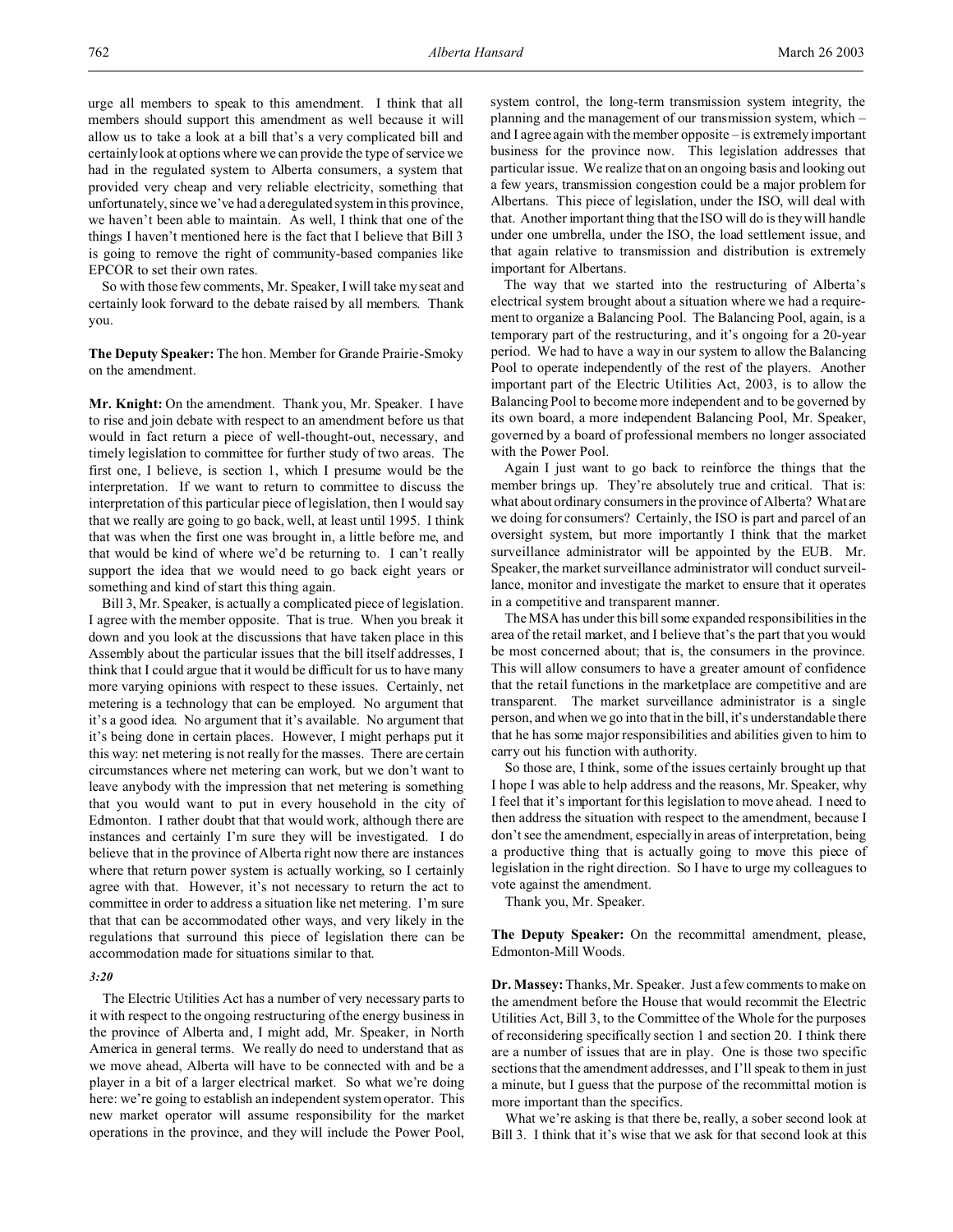point, Mr. Speaker. We're still somewhat surprised that the government has seen fit to push this particular bill through the House with such haste. It's a large bill and it's an important bill, and it would seem to us that it's a bill that deserves a reasonable amount of time for debate and a reasonable amount of time for interested parties to have their say about the implications of the bill. We don't think that that's happened. So one purpose of the recommittal motion is to provide the Assembly and others who are interested in the legislation with an opportunity to again look at the provisions of the bill and the implications of the bill. In our case we've been particularly concerned about consumers in the province because those are the kinds of people that we've been hearing from in the last number of days. So there are those two purposes.

I think the need for a sober second look at it became really evident this afternoon, and as has already been mentioned, it surrounded the discussion of net metering. It was astounding to find that the minister in charge didn't understand – at least, it didn't appear to people on this side of the House – what something as basic as that term really was about. Even more distressing, Mr. Speaker, is that that minister would have advised his colleagues a number of days ago to defeat an amendment that would have placed net metering in the bill. So I guess that the point I'm trying to make is that the actions of the minister call into question the government's own understanding of its legislation. Has this been prepared so hastily that there have been some major oversights? When you have really quite basic and certainly not hugely significant things like net metering not even in the vocabulary of the minister and him advising the government to take action in the Assembly based on lack of knowledge, it's really most distressing, and I think it does point out the strong need for a second look.

#### *3:30*

It comes back to comments that we've been making about the natural gas bill before the Legislature, and that is that so much of the legislation seems to be driven by blind faith in the market and that somehow or other all you have to do is drive and drive and drive towards a competitive model and that no matter what the conditions are out there, somehow or other it's all going to work out. We've had that experience previously, Mr. Speaker, with the government, and the fact is that it doesn't always work out. Blind faith may be great in some areas, but when it comes to utilities, it doesn't carry the day.

The proof of it, of course, is the size of the amendment that's before us today, a bill that runs over 129 pages. That's quite an amendment and again, I think, speaks to the whole notion of things not being thought through carefully the first time and then having to be redone. I think it's unfortunate. So much of the legislation, I think, has been driven by that faith in a competitive market, and I think that our concern is that Albertans are now paying a high price and are going to be paying a higher price in the future for that kind of approach to public policy-making. Again, I think it's unfortunate.

Specifically, the amendment asks us to revisit part 1, which is Interpretation, Application and Purpose, and section 1 of that is Interpretation – and these comments were made previously, Mr. Speaker – which really defines the terminology that's going to be used throughout the act. Most of the definitions remain the same with the few that have been added or deleted as was necessary throughout the act. For instance, the definition of an electric utility has been broadened to allow for the convergence of the natural gas and electricity retail markets. The purpose of this, of course, is to allow one retailer to sell both products.

I think it's that whole concern about retailers – and the previous speaker, I think, tried to assure us that this has been looked at carefully and that we don't need to have concerns, but given our experience, we do have concerns about how retailers are going to behave and the kinds of situations that, particularly, residential customers are going to find themselves in when this act becomes the law of the land and we really get into the deregulation as envisioned by the drafters of this legislation.

The definition of farm transmission costs dealing with supplying electricity to rural electrification authorities has been removed from the act, and the definition of municipality has been broadened to include the Métis settlements, that were established under the Metis Settlements Act.

The definition of power purchase agreement has been added to the act, and now I think it makes it abundantly clear that the claim that we made at the time that we had no idea that Alberta's electricity generating assets were going to be sold off when the government began its deregulation process back in 1980 was correct. No one had any idea what the government had in mind, and to claim otherwise is a distortion.

Section 1 defines where different terms created by the Electric Utilities Act get their meaning, and section 1(3) simply states that the Electric Utilities Act determines if a corporation is a subsidiary according to the Business Corporations Act.

An important section is the section that deals with the Medicine Hat service area. Section 1 provides the definition for that service area, and it's really quite important to the rest of the act because the Medicine Hat service area is exempted from some provisions, and it's treated differently than other entities in parts of the act, particularly when it comes to various regulations. So it's an important definition in terms of what that service area includes.

So those definitions have some implications. We're concerned, as I indicated, about retailers. We're concerned about the residential customers and that our concerns for residential customers are not reflected in the definitions that we see there. We've done some thinking about what might go there, but at this point all we're asking is for it to be taken back to Committee of the Whole for reconsideration purposes.

The second section that we had asked to be reconsidered was the ISO rules under section 20. This is the section that establishes what areas the ISO has jurisdiction in, and it outlines the various areas where the ISO can make rules. Most of the rules, we have to admit, already currently exist as part of the Power Pool, and this section simply transfers the rule-making authority from the Power Pool to the ISO.

But, again, as I said, the major purpose of the amendment before us right now, Mr. Speaker, is to ask for a very careful second look at the provisions of the bill, and as I indicated last night with another bill, I suspect we're going to be back here – and I would almost lay money on  $it$  – in the fall or next spring with further amendments to the act and more changes. Part of those changes will be as a result of not having done a thorough job in the first instance. Again, the concern we have is that amendments that are put forward are dismissed summarily and often without any knowledge of what the amendments actually mean or the content of the amendment. They're dismissed on purely political grounds rather than in the interests of trying to make the act a better piece of legislation that would better serve Albertans.

I think that with those few comments, Mr. Speaker, I would urge members to support the amendment before us and to allow the House to take a close second look over a longer period of time at the provisions in Bill 3. Thanks very much.

Mr. Speaker, before I conclude, I'd like to adjourn debate on Bill 3.

[Motion to adjourn debate carried]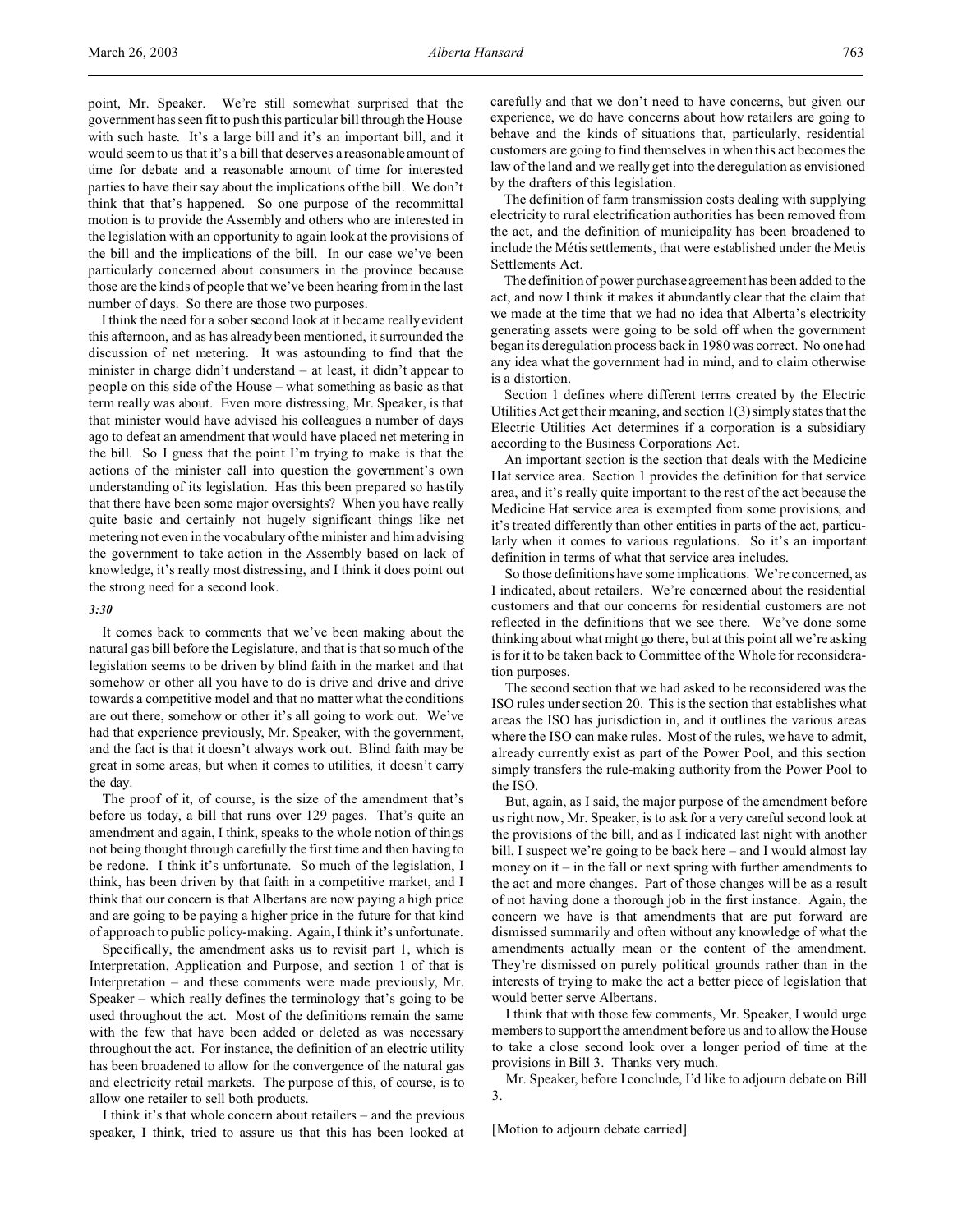## *3:40* **Bill 19 Gas Utilities Statutes Amendment Act, 2003**

[Debate adjourned March 25: Ms Carlson]

**The Deputy Speaker:** The hon. Member for Edmonton-Ellerslie.

**Ms Carlson:** Thank you, Mr. Speaker. I'm happy to resume debate on Bill 19. I'm wondering if you could give me some indication of how much time I have. Okay. Twelve minutes. Thank you very much.

We have still quite a bit to say on Bill 19 although we're in the final stages of this particular bill. The problem that we have had with it from the beginning is that while there has been deregulation in the gas markets for a long time, the principal reason for bringing this bill forward is to give companies that are moving into Alberta to provide electrical services, utility services a better market by being able to bundle services, being both gas and electricity. When we do things to provide a better platform for business to make money, it means somebody isn't making money, and that means it comes right out of consumers' pockets. That is our biggest concern with that, Mr. Speaker.

Having said that, I will now introduce an amendment that we hope will focus on consumer protection. I am happy to talk about the amendment to Bill 19, the Gas Utilities Statutes Amendment Act, 2003. I'm moving it on behalf of the Member for Edmonton-Gold Bar, and it states that the motion for third reading be amended by deleting all the words after "that" and substituting the following.

Bill 19, Gas Utilities Statutes Amendment Act, 2003, be not now read a third time because it is the Assembly's view that the bill will leave consumers vulnerable to entrenched high natural gas prices without consumer protection.

Why do we think that there won't be consumer protection here? It's because we haven't seen anything come forward from the government to indicate that that would be the case. Part of what protects consumers is bringing in other options for them to be able to take a look at so that there are more options available on the market. If they have things that are available to them to do, that brings down the cost of gas in general. I talked about some of those on the electrical side when we talked about net metering. The same thing can be given. Electricity sold into the grid provided by green sources can be used as a heating source as well, which then can be in direct competition with gas, which is what we're looking for here: whatever options are available that bring the overall price down.

In fact, Mr. Speaker, there are quite a few good options out there. We didn't have a chance to talk about some of these other options in committee because of the time allocation rules, but there are certain locations that have anticipated the high costs of gas and other sources of heat and have brought in very excellent programs for their particular memberships to participate in. If we take a look at some of the outstanding options that are out there, California has some really good ideas. They have something that's called an energyefficient mortgage. Eligible technologies are solar water heat and active space heat and photovoltaics. Well, I don't have enough time to go into a definition of that for the Energy minister, so he'll have to look it up or get some of his staff to look it up so that he understands it, because something as simple as net metering seems to be an insurmountable barrier this particular week.

To go into a summary of the kinds of things that we could be bringing in that speak to this particular amendment talking about consumer protection are these mortgages. They can be used by homeowners to pay for energy-efficient measures for both new and existing homes. That becomes a critical factor, Mr. Speaker, because not everybody is going to go out and buy a new, energy-efficient

home. They can't afford to. And what do we do with the surplus on the market that is there otherwise? That's why our idea of having a retrofit program for existing homes is such a good idea. You could combine this with this kind of a mortgage. What happens is that they can be applied to most homes and work for both government-insured mortgages, like we have in this province, and conventional kinds of mortgages.

In a nutshell what happens is that all buyers who qualify for home loans also qualify for this. So it's intended to give these buyers additional benefits on top of their usual mortgage deal. What happens is that the lender uses the energy efficiency of the home, as determined by a rating that is federally monitored and implemented, to determine what the benefits are going to be. Then it can be used to finance all these technologies. So this could be in addition to the retrofit plan that we've talked about, or since the government doesn't like to take our great ideas all that often, then they could go to this mortgage program instead. We heard some discussions earlier this session about options for mortgages, I think brought up in private members' bills by private members who support the government agenda, so we know that for at least this particular idea there is some kind of support. So I would strongly suggest that both the Energy minister and the Environment minister get together with their respective departments and start to think about how we can help people get out of this huge corner that they have pushed the average consumer into with the kinds of costs that we're taking a look at.

Montana also has a really good incentive program for renewable energy, which would come in direct competition with high natural gas prices, which speaks to this particular amendment. This program is called a universal systems benefit program, and it's a public benefits fund incentive. The eligible technologies for this one are passive solar space heat, solar water heat, active solar space heat, solar thermal electric, solar thermal process heat, again photovoltaics, wind and geothermal electric.

## *3:50*

I just had an interesting discussion with a person who came to my constituency talking about how to lower costs. This person is a home builder, and he talked about how we need to start taking a look at using thermal heat and electrical heat way more efficiently. He builds very low-end consumer houses, so first time buyer kinds of homes, and he builds them mostly around the Cooking Lake area. What he has done to keep his costs low for a long time is when he builds the home – traditionally, what builders do is take all their scrap materials and haul them out to the dump. That creates a few problems. It creates a waste problem, a transportation issue, dumping fees. All those add to the cost of the home. What he has done traditionally is dig a large hole in the backyard, so down about 40 feet and about 10 feet wide. What he does is dump all the household waste in that hole. Then what he does, also, is put water heater pipes vertically in the side of the hole, covers it all up when he's done building the house, hooks up the water heater pipes to the home. This is a very environmentally forward-thinking concept, and it works very well for him and, subsequently, for the people who buy those homes.

As that waste decomposes – now, if you think about it, it's all decomposable biomass stuff: wood, things of that nature – the decomposition creates heat. So what happens with the heat that's generated down there is it heats up the water coils, and that feeds into an electrical system into the house. That stuff takes about 20 years to decompose completely. At that point in time what it does is run through into the house and through tubing in the basement hooks up to the water tank there and provides heat for the home, thereby reducing the overall energy costs, effectively using waste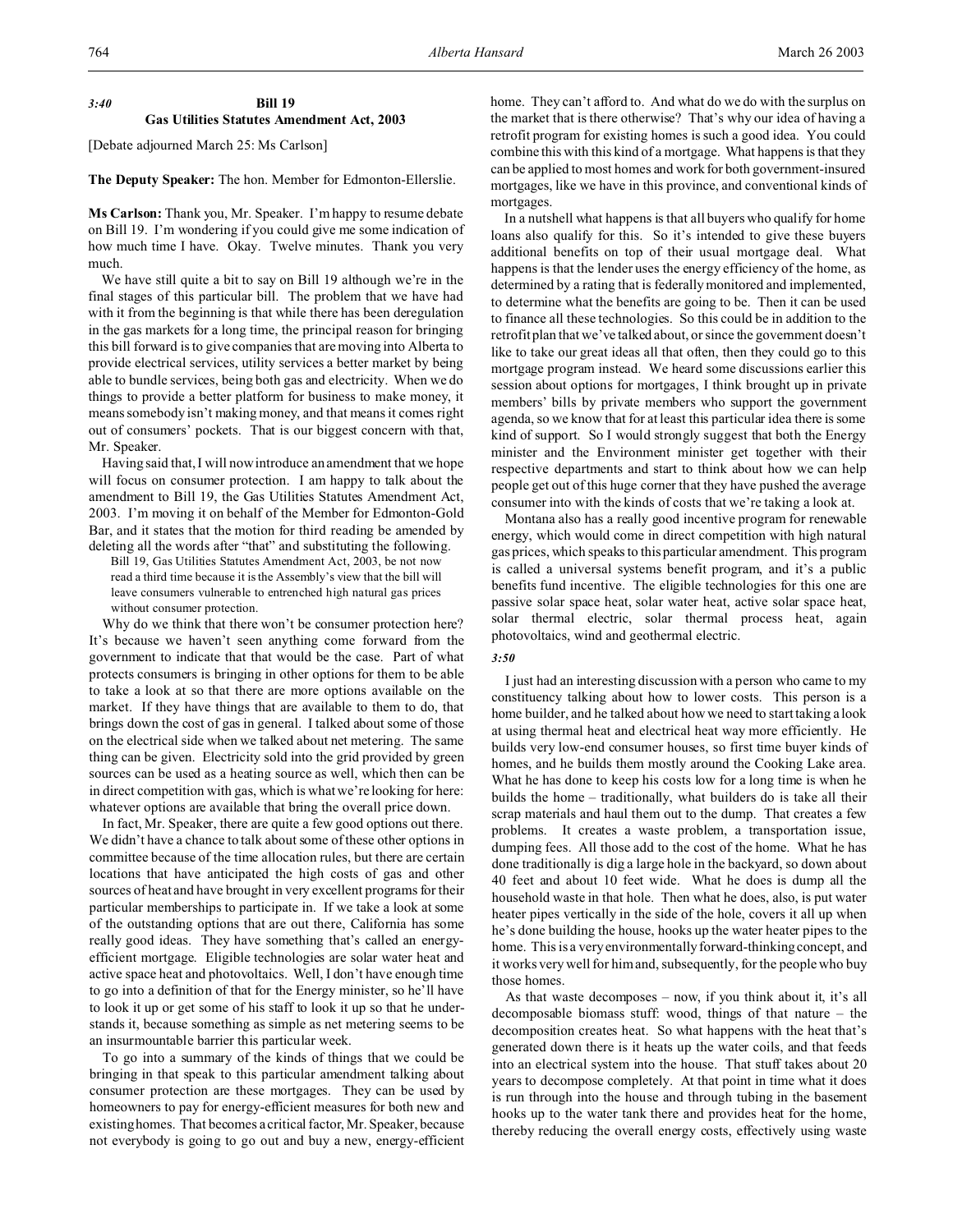So when did Montana do this? You know, is this a situation where everybody just suddenly woke up? Well, most states have been working on these kinds of issues since at least the mid-1990s, and Montana brought this in as part of its 1997 restructuring legislation. So it took them a little while to get it all figured out and to get the legislation in place, which is exactly what we've been asking the Energy minister to take a look at and to bring forward here. What happened was that on January 1, 1999, all suppliers began contributing a very small percentage of their profits, and that created a fund. It supports energy efficiency, renewable energy resources, low-income energy assistance, and renewable energy research and development. So these funds are then distributed among these programs, and implementation began almost immediately. This is, once again, another really good idea that this government, had they done their research – you know, Mr. Speaker, they have way more people in their department to help them with research than we do, certainly, and it wasn't very hard for us to find out about these very excellent ideas that are out there in the community.

They also could have taken a look at some of the options that were provided to them by the Pembina Institute submission, options that speak directly to this amendment when they talk about consumer protection and leaving consumers vulnerable to entrenching high natural gas prices. In this Climate Change Action Plan for Alberta: Summary Overview submitted by the Pembina Institute, they talked about all kinds of things that could help overall in lowering gas prices and providing some protection. They also in this submission talked about net metering. So this isn't a new concept to this government. It has been around for a long time, and we strongly suggest that they read the stuff they get.

**The Deputy Speaker:** The hon. Member for Edmonton-Glengarry on the amendment.

**Mr. Bonner:** Yes. Thank you very much, Mr. Speaker. Again, I think it's very important that all members of the Assembly take a second look at Bill 19, another bill that is dealing with necessary utilities to the province. It's a situation where I think, when we look at the whole gas industry in this province, there are some things that we would like to do again. I look at our plant down at Joffre, Alberta, that strips the natural gas in this province and uses those byproducts in the petrochemical industry. What a difference it has made to Alberta. Certainly, the foresight that Premier Lougheed had when he made it possible for Joffre to come into being and to compete with the Sarnias of the world and whatever else – it was one of those industries in the province that was welcomed, and it was one that was very beneficial to the province. A few years later we had the development of the Alliance pipeline, and we allowed all of that natural gas here in the province to flow out of this province without being stripped. Something like that has put our entire petrochemical industry in a very weakened position simply because of the source of materials.

So we look at this particular bill, Bill 19, the Gas Utilities Statutes Amendment Act, 2003, and what it's going to do here in the province of Alberta. Specifically to the amendment, Mr. Speaker, the hon. Member for Edmonton-Ellerslie has indicated that it "be not now read a third time because it is the Assembly's view that the bill will leave consumers vulnerable to entrenched high natural gas prices without consumer protection," and I think she was right on when she introduced this amendment.

When we look at the bill itself, we see that Bill 19 is a sister bill to Bill 3. It proposes amendments to align the natural gas retail marketplace with the electricity retail marketplace, and certainly it allows for a single billing of the two. It also changes the structure of the natural gas retail marketplace to allow for more competition. But, again, when we have a limited supply of natural gas in this province – and at our present rate of consumption we have less than 20 years of reserves left – then I think that we have to be very cautious about these bills that we pass in this Assembly. Certainly, the amendment will allow us to look at situations where we can provide cheaper gas to consumers here in this province.

Now, then, we talked at length in the Assembly about consumers having the choice of signing a contract or floating on the natural gas spot market when they receive their natural gas. Natural gas is one of those essentials in this province that are required for industrial growth. It's required particularly for a number of months for our consumers, our small consumers, and the constituents in all of our constituencies in order to enable them to live year-round, and it is an essential – essential – energy source. So we have to look at ways that we can provide this type of energy at a very competitive price but also at a price that certainly won't lead to wastage, because it is a nonrenewable resource.

## *4:00*

Now, then, as well, I looked at a study which was done by the Federation of Alberta Gas Co-ops, and it's titled Improving the Competitiveness of Alberta's Retail Electricity Market. Certainly, when we are discussing Bill 19, which is the Gas Utilities Statutes Amendment Act, there are so many parallels between the two, and one of the conclusions that they came to was that in certain cases introducing competition into the marketplace will bring down prices. They go on to say that

deregulation of natural gas has worked well at the wholesale level, but cost-benefit analyses and reference to actual experience in other jurisdictions demonstrates it does not work well at the retail or small consumer level, without introducing additional costs, additional layers of overhead, and increased control required by regulators.

So they do have some very, very legitimate claims when we are looking at this particular bill and this particular amendment.

As well, the federation and Gas Alberta Inc. go on to ask the government to keep in mind this small consumer, who has little protection from the marketing community, does not understand complexities of purchasing commodities such as electricity and natural gas, and may never be comfortable or able to fully understand the unique commodity market process.

For that very reason right there, Mr. Speaker, I think it's essential that we as legislators do our homework here so that this whole process is open, this whole process can be understood by your small consumer, and we can provide them with the best price possible regarding the gas.

Now, then, Bill 19 as well allows for a flow-through price of natural gas, and it certainly does change the rules of the marketplace in that it attempts to attract more competition. But, again, how can we have more competition when we have a limited supply, particularly when we look at the resources that we do have in this province, known resources that have currently less than a 20-year supply?

It is with those comments, Mr. Speaker, that I support the amendment as proposed by the Member for Edmonton-Ellerslie. I am also in agreement with the federation and the Gas Alberta Inc. position where they look at the situation. Certainly, they look at a bill such as Bill 19, that is being promoted by government, and they say: does this meet a test of prudence, and does it satisfy a cost benefit to consumers? So far I think that what we have seen is that there is no guarantee that there will be a cost benefit to consumers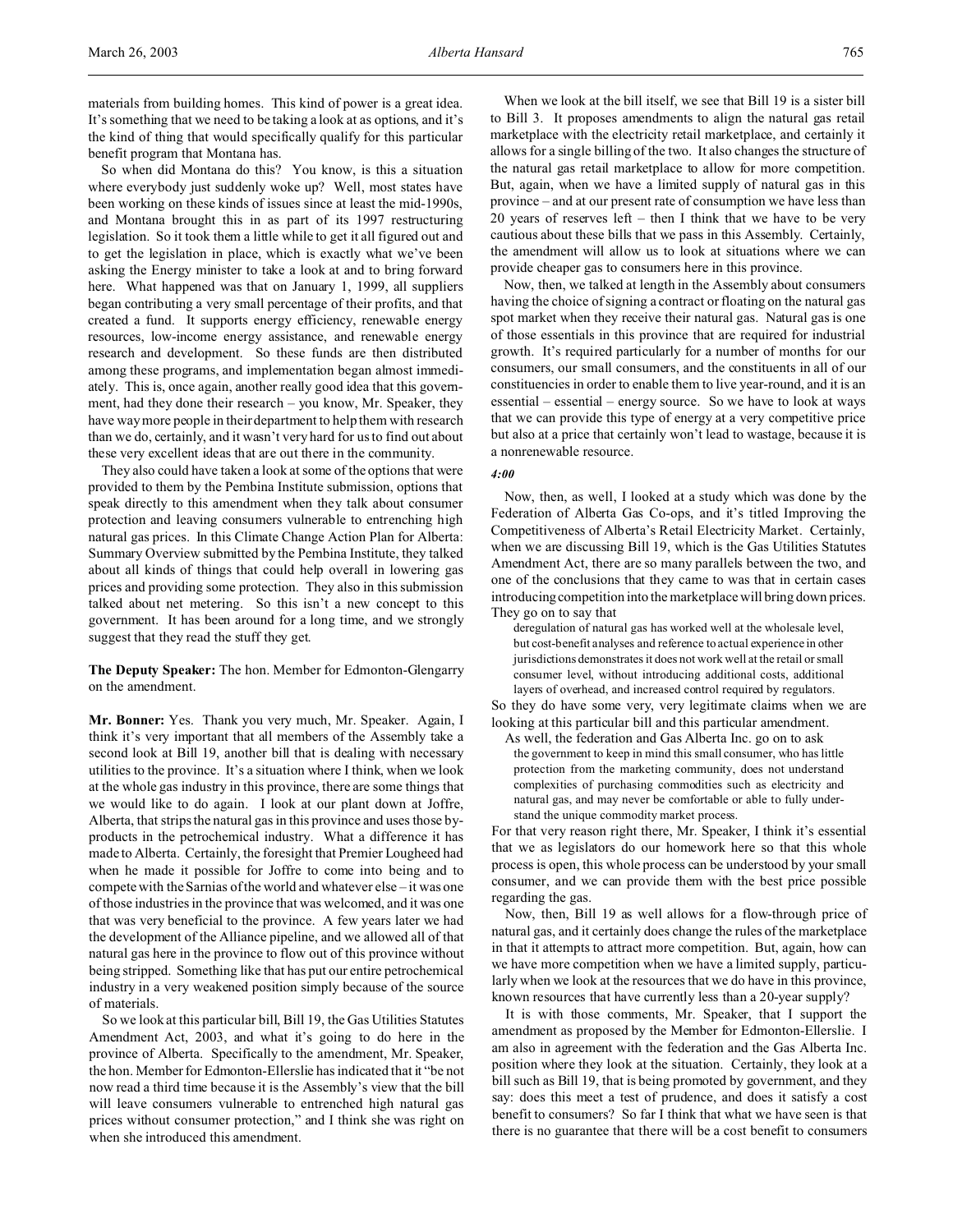with the passage of this bill. It's a bill that will give them choice but certainly no guarantees that there will be a cost benefit.

So with those comments, Mr. Speaker, I will cede the floor to some other hon. member and encourage all members of the Assembly to vote for this amendment. Thank you.

**The Deputy Speaker:** The hon. Member for Edmonton-Mill Woods on the amendment.

**Dr. Massey:** Thank you, Mr. Speaker. I'm pleased to have the opportunity to speak to the amendment. We're often accused of being repetitive in the opposition, and I have to admit that I'm feeling repetitive. I'm putting it down to the nature of the bills. Bill 19, the one that's in front of us now, the amendment for Bill 19, and Bill 3 are very similar and give rise to the same concerns, and Bill 27, a companion piece that has been introduced and rushed through the Legislature, also gave rise to some similar concerns. So if we're using the same arguments time and time again, it's because the three bills elicit that kind of criticism.

That being said, Mr. Speaker, I would like to support the amendment that would have Bill 19, the Gas Utilities Statutes Amendment Act, 2003, not read a third time. I think that what's important in terms of the reasons for the amendment being presented to the House is that it's our fear that it's going to leave consumers vulnerable to high natural gas prices and that there's going to be very little consumer protection, and I don't think that those fears are unfounded.

If you look at natural gas deregulation south of the border, one of the major concerns there has been that in all of the legislation the consumer has been left behind. They've been left out of any kind of major concern when the legislation was drafted and, again, a great faith that somehow or other the marketplace was going to take care of the consumer, and that in many places south of the border just hasn't happened. What has happened in a number of states where there is natural gas deregulation is that consumers are asked to pick a gas supplier on blind faith that the marketer can deliver what is promised, and it's very difficult for customers to make their choices without any evidence or the resources that they need to make sure that that is the case. How can consumers in Alberta, for instance, go out and interview someone in the marketplace and try to find out: what's a good company, what's a bad company, what's a good rate, what's a bad rate?

I've had – and I'm sure I'm not alone – trouble getting the whole business of gigajoules and all of the terminology that is now part of the legislation, making sure that I understood those and what kinds of implications that that has for my own residence. I think I'm one of the lucky Albertans, as are people in this Legislature who are dealing with it, and I still have to confess that I look at the water heater that's fired by gas and wonder how much energy that is and what it's going to add up to over a year, and I'm sure that I'm not alone.

### *4:10*

It's really our concern with customer protection in this amendment that we're addressing and, again, the haste that it's being pushed through the House with and that the good kinds of education, the good kinds of alternatives and suggestions to consumers and ways to protect them are being left to be handled later, I guess is the way that they'll be addressed, and I don't think it's good enough. The experience elsewhere has been summarized as leaving consumers to significant risk. While the rules of deregulation and the regulations and the legislation are debated, the consumers are left out there on their own.

There have even been some schemes south of the border where consumers were encouraged in the interest of getting a better rate to pay their bills to the company ahead of time. They would be asked to put three or six months of utility costs up front, and you can imagine the kinds of Pandora's boxes that that opens in terms of what might happen to customers. The kinds of actions that some of the retailers have taken when customers have defaulted are actions unknown in our province. I know that in our constituency office when we have customers who have difficulty making their bills, we're able to negotiate with companies like the gas company to make sure that the utility stays on, to make arrangements for payment, and south of the border that's not been the case in many instances. Retailers have been very hard-hearted and have not had the kind of compassion that we have come to expect from our public utility companies in this province. So it sets a whole new climate in terms of the relationship between customers and the supplier of their natural gas and not always for the better.

I think some of the states have tried to move now to protect consumers, but again it's after the fact, and I'm afraid that that's what we're going to be in for in Alberta. We're going to be going back and saying: how can we rectify this situation that we've created with bills like Bill 19?

The fact that there were retailers getting ready to operate in the province before they were legally sanctioned to do so I think is just maybe the tip of the iceberg in terms of what we're in for when the vision for Bill 19 becomes a reality in the province, and again I think it's unfortunate.

The other piece is that consumers can be protected in a number of ways. One of them is through the legislation that we have before us, but there are a number of other things. They can be protected, first of all, by being encouraged to do things themselves that will protect them from high energy costs. The Member for Edmonton-Ellerslie indicated some suggestions that had come from the Parkland Institute. I know that many members of the government have a view of the Parkland Institute that's not always positive, but they do good work, and they have made, I think, some very positive suggestions for government action that would help consumers protect themselves from high natural gas prices. It's this kind of preliminary work that I think should be in place or should at least be ongoing before bills like Bill 19 are acted upon. One of the suggestions is that the government should improve the energy efficiency of new building construction, and they give a number of suggestions as to how that might be done.

**Ms Carlson:** It's the Pembina Institute, not the Parkland.

**Dr. Massey:** Did I say Parkland? Sorry. I need to correct that. I said Parkland Institute. It was the Pembina Institute.

**An Hon. Member:** The Fraser Institute.

**Dr. Massey:** No, not the Fraser Institute. We have own biases about the Fraser Institute.

The suggestion is that the government immediately adopt the national energy codes for housing and building, that they could remove the barriers to the construction of R2000 homes in Alberta by reducing the costs for builders, because building those kinds of homes increases permit fees and municipal taxes associated with the construction of the home and again becomes a barrier. The government could shelter the incremental cost of qualifying R2000 homes from the municipal mill rate as well as providing a rebate on municipal development permit fees for homes built up to the 2000 standards.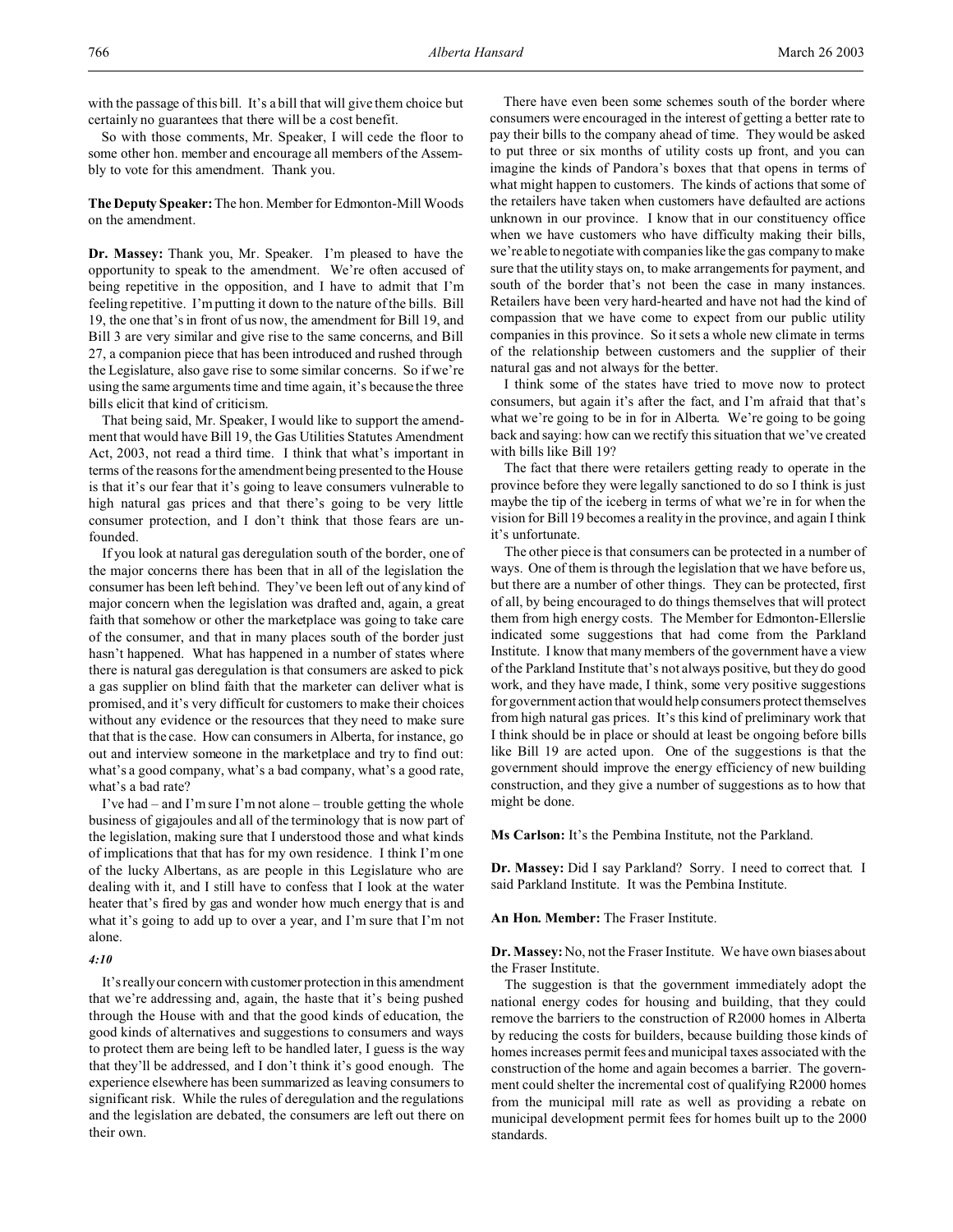So I think all that the Pembina Institute is saying is that there are actions that the government can take that would protect consumers, because the buildings that they were going to be responsible for paying heating costs on were standards such that those costs would automatically be less than they might otherwise be were less efficient construction methods used.

They also suggested that there be a retrofit of buildings, and this is something that our critic for Environment has spoken to a number of times and tried to make the government understand how important it is that there be encouragement for Albertans to retrofit. I think the suggestion was that there be loans available to families to retrofit their homes in order to make them more energy efficient. There again I think the notion is that there have to be financial incentives for builders and for homeowners to make their homes more energy efficient, to improve them, and with modest, I think, input from government. The suggestion has been that it be with interest free loans or low-interest loans and that there be a fund established so that that kind of money would be available.

They've also suggested that the government should work with postsecondary and vocational institutions and colleges to strengthen the training for building trades, contractors, and other professionals in the energy efficiency design, construction technique, and retrofit. So again a number of suggestions that would help the consumer and things that we think the government should have acted upon, if not before, at least in concert with legislation like we have before us on Bill 19.

## *4:20*

Just in conclusion, Mr. Speaker, we think that the amendment has to be supported for a number of reasons. First, our fear is that it's being rushed through the Legislature too quickly. When we find examples where the government members and particularly government ministers don't understand the legislation, we're fearful that there's more in the legislation that may be damaging and may in the long run hurt Albertans. I think it's unfortunate that we have to have this go through the House so quickly. We think it's being unreasonably rushed through the Assembly. We think that it doesn't have accompanying it the kinds of programs that would help consumers and those people that are going to have to be making some pretty serious decisions that involve them and will commit them financially without really having full knowledge of what they're undertaking and that, again, there hasn't been the attention to consumer protection and consumer programming that bills such as Bill 19 really, really demand. I guess that the overwhelming concern is that it's not carefully thought-through legislation and that Albertans may in the long run be hurt.

With that, I'll conclude. Thank you, Mr. Speaker.

[The voice vote indicated that the motion on the amendment lost]

[Several members rose calling for a division. The division bell was rung at 4:22 p.m.]

[Ten minutes having elapsed, the Assembly divided]

[The Deputy Speaker in the chair]

| For the motion:     |         |       |
|---------------------|---------|-------|
| Bonner              | Massey  | Pannu |
| Carlson             |         |       |
| Against the motion: |         |       |
| Amery               | Graydon | Marz  |

| Boutilier | Griffiths | Maskell       |
|-----------|-----------|---------------|
| Broda     | Haley     | McClellan     |
| Calahasen | Hancock   | Nelson        |
| Cardinal  | Hlady     | Oberg         |
| Coutts    | Hutton    | Ouellette     |
| DeLong    | Jablonski | Pham          |
| Doerksen  | Jacobs    | Rathgeber     |
| Dunford   | Klapstein | Smith         |
| Fritz     | Knight    | VanderBurg    |
| Gordon    | Kryczka   | Woloshyn      |
| Goudreau  | Magnus    | Yankowsky     |
| Graham    | Mar       |               |
| Totals:   | $For-4$   | Against $-38$ |
|           |           |               |

[Motion on amendment lost]

**The Deputy Speaker:** The hon. Member for Edmonton-Glengarry.

**Mr. Bonner:** Yes. Thank you, Mr. Speaker. I would also like to take this opportunity to add a few more comments to Bill 19, the Gas Utilities Statutes Amendment Act, 2003.

Of course, this bill is twofold, Mr. Speaker. Firstly, it is to align the natural gas retail marketplace with the electricity marketplace so that one energy retailer may market electricity and natural gas simultaneously. Of course, the second object of this bill is that it will open up the natural gas marketplace in an attempt to attract more retail competition. In other words, Bill 19 will further the deregulation of the natural gas marketplace.

#### [The Speaker in the chair]

I did notice that when he introduced the bill, the hon. Member for Innisfail-Sylvan Lake stated that Bill 19 will improve the ability of about 900,000 natural gas customers served by the major utility companies to buy natural gas from the supplier of their choice. Well, of course, we think that is certainly a good part of the bill, that choice is certainly something that Albertans enjoy and something that perhaps they want. But, as well, in this choice, Mr. Speaker, they want a competitive marketplace and a competitive marketplace where we will see the best possible price for our consumers. I don't see in reading Bill 19 where the consumer here in the province is going to be looking at lower gas prices.

Now, then, by way of background when we look at the history of gas utilities in the province, customer choice or the ability for customers to purchase natural gas from the provider of their choice has been available to large industrial natural gas customers in Alberta since the late 1970s and to small industrial consumers since 1998 and again to most residential consumers since 1996.

Currently customers who have chosen not to sign with a retailer pay a spot rate based on the monthly market price of natural gas. For example, Mr. Speaker, most Edmonton residents pay the monthly ATCO Gas price that is based on the market price and regulated by the Alberta Energy and Utilities Board. About 40,000 residential and commercial customers have chosen to sign a contract with a retailer for natural gas. Currently, signing a contract is one of the only ways for consumers to receive stable monthly bills.

Of course, this is essential when we look at business in the province and certainly essential for those people who are on fixed incomes so that they will be able to get away from these soaring prices that we currently are seeing. I would suspect that if we were to poll the members of this Assembly, many of the calls, probably the majority of calls, that they get regarding the high price of gas that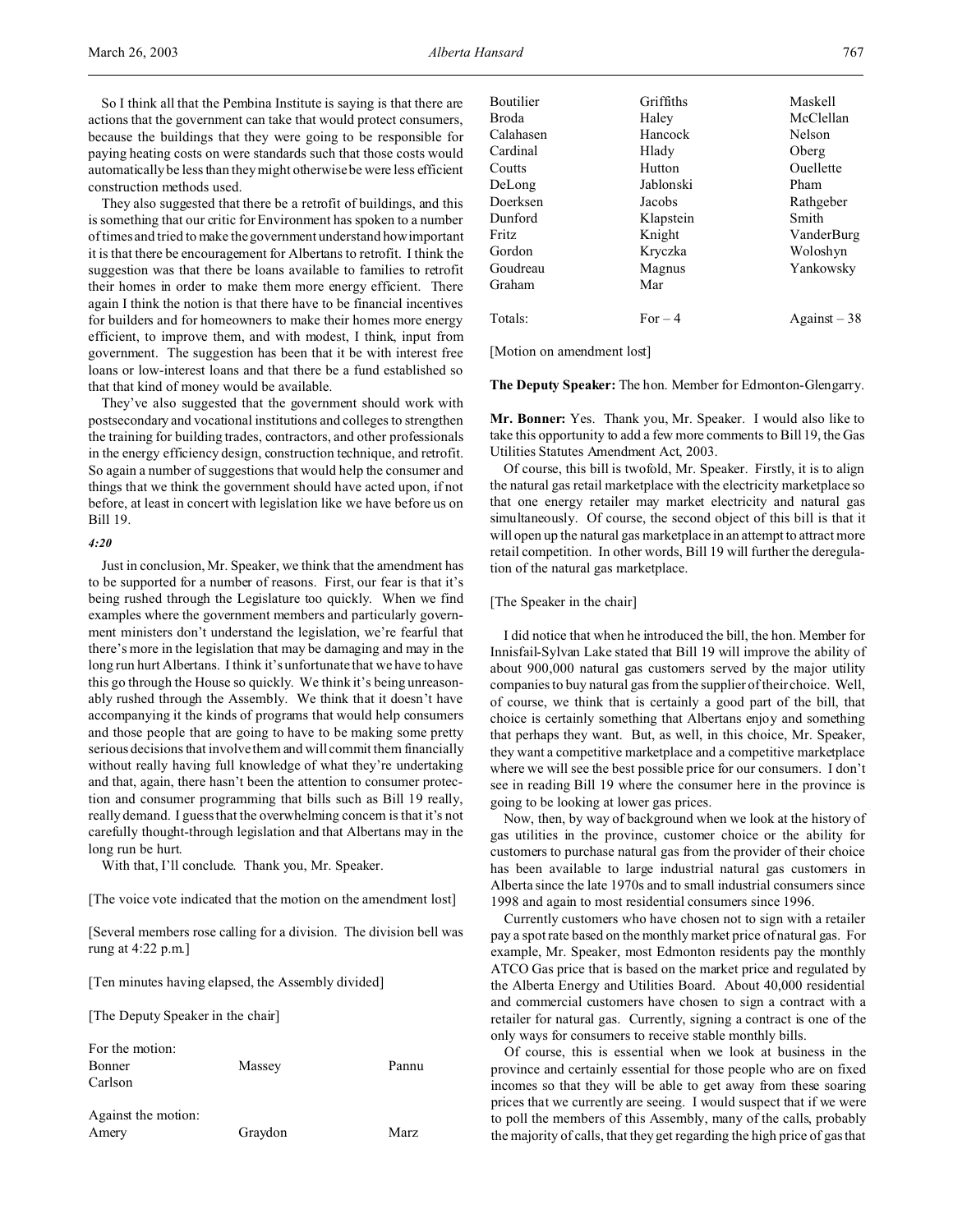we have experienced this winter would come from seniors who are on fixed incomes and seniors who had planned their retirement and planned it well, and certainly never, never did they ever expect to see prices fluctuate and their bills skyrocket as they have so that there were advantages for those people to sign a contract.

Now, as well, Mr. Speaker, when we look at businesses, they, again, want to know what their costs are. The landlord in the building that I'm in was expressing his displeasure over a building that they recently purchased where since last July he has been trying to get his electricity bill straightened out. Just after the new year he finally got a bill for \$50,000, and certainly he would have much preferred that this billing irregularity could have been straightened out months ago so that he would be able to pay a set fee per month as we moved along.

As it now stands, only natural gas utility companies can provide a regulated supply of natural gas. The changes proposed in this legislation will allow for the creation of a default supply provider. A default supply provider is any company that chooses to provide gas supply service at a rate regulated by the Energy and Utilities Board. The regulated rates proposed under this legislation will be based on the flow-through price of natural gas just as they are currently. Currently retailers must provide separate bills for electricity and natural gas. If you were one of the few Albertans who receives both electricity and natural gas from EPCOR, you would receive two separate bills and it would probably be on two separate billing cycles.

### *4:40*

This legislation would allow the retailer to provide a single utility bill for both. Additionally, this legislation will allow retailers to provide a single utility bill for gas supply and delivery costs. Currently they both are billed separately. There will be a cost associated with combining these two billing systems together. This legislation, Mr. Speaker, will move Albertans toward a more deregulated energy marketplace and require Albertans to sign a contract in order to receive stable bills.

Now, then, I certainly will not be supporting this legislation. One of the reasons that I will not support this legislation is it proposes some of the same changes to the natural gas marketplace that Bill 3 proposes to the electricity marketplace. The convergence of the electricity and natural gas markets does not guarantee that more retailers will come to Alberta. It simply opens up the possibility that more retailers may want to come to Alberta. This means that the changes proposed in Bill 19 will not automatically make things better for consumers, and of course that's what we want to look at: lower prices for consumers. Additionally, there's no guarantee that more competition will bring lower heating bills. Retailers will only come to Alberta if there is a possibility of making a profit. It is in retailers' best interests to keep the prices and therefore the profit margins as high as possible. So I will not be able to support this legislation.

At this time I would like to move an amendment to Bill 19, and this is under the name of the hon. Member for Edmonton-Ellerslie. Perhaps, Mr. Speaker, with your permission I could read the amendment while it's being distributed. Under this the hon. Member for Edmonton-Ellerslie moves that the motion for third reading of Bill 19, the Gas Utilities Statutes Amendment Act, 2003, be amended by deleting all the words after the word "that" and substituting the following: "Bill 19, Gas Utilities Statutes Amendment Act, 2003, be not now read a third time but that it be read a third time this day six months hence."

**The Speaker:** The hon. member may continue.

**Mr. Bonner:** Thank you, Mr. Speaker. Certainly, Bill 19 is another piece of the puzzle in the delivery of electricity and gas to Albertans. Again, those are two very essential types of energy that we require in this province. Again, when we look at the amount of debate that has occurred in this Assembly on pieces of legislation which will impact consumers, whether they be business or residential or small consumers, in this province – this legislation will have a huge, huge impact. So in speaking to the amendment that we postpone the passing of this legislation for six months, I think it is in the best interests of all Albertans.

It has been an extremely quick process as this bill has been pushed through the Assembly at a record pace, and it certainly doesn't give the members of this Assembly an opportunity to get back to their constituencies. It certainly doesn't give them the opportunity to get input from all stakeholders here in the province. It doesn't give us the opportunity to examine this bill to see if there are improvements that can be made. Certainly, an amendment such as this would allow a lot more consultation. It would allow all the people in this province to have a say in this very important legislation. Mr. Speaker, I would certainly want to encourage all members to vote for this amendment.

I think, as well, that this amendment here would also allow all members that haven't had an opportunity to speak to this amendment to do so six months down the road, and of course they would certainly have the opportunity, as we said, to research, they would have an opportunity to sit back and look at what all has been presented in debate to this point, and they would have the opportunity to discuss this with their constituents in the coffee shops or on the golf course or wherever during the summer. I think that by following this procedure and by following this amendment, Bill 19 would become a much better piece of legislation, and it would be a piece of legislation that perhaps might even be amended so that we would not only be looking at choice for Alberta consumers, but we'd also be looking at the best possible price.

So with those comments, Mr. Speaker, I will take my seat and certainly look forward to debate by all members of this Assembly on this very important amendment. Thank you.

**The Speaker:** The hon. Member for Edmonton-Strathcona on the amendment.

**Dr. Pannu:** Thank you, Mr. Speaker. I rise to speak on this amendment before the House that's been presented to the House by the hon. Member for Edmonton-Glengarry on behalf of the hon. Member for Edmonton-Ellerslie. The amendment's intent is clearly to see if the House would decide to hoist this bill for the next six months. That certainly will purchase members of this Assembly valuable time to take an extensive look at the consequences of this bill for consumers, for the market structure, for examining some embedded assumptions in this bill which would suggest that if this bill is passed, the volatility in the market, the instability, the spiking of prices, that there's a solution to all of those things in this bill.

There has been, obviously, some debate in this House on whether or not that is what will result if we pass this bill today, and there have been comments in the media, serious analysis given by consumers groups, Alberta Rural Utilities Association, and many other concerned groups. With the exception of the Minister of Energy and some companies – namely, the new company that's being invited by the minister to come to this province at whatever cost, Direct Energy – with the exception of these parties and the government of course, most other Albertans and organizations in Alberta have expressed very serious concerns about not only the unintended consequences of this further deregulation but the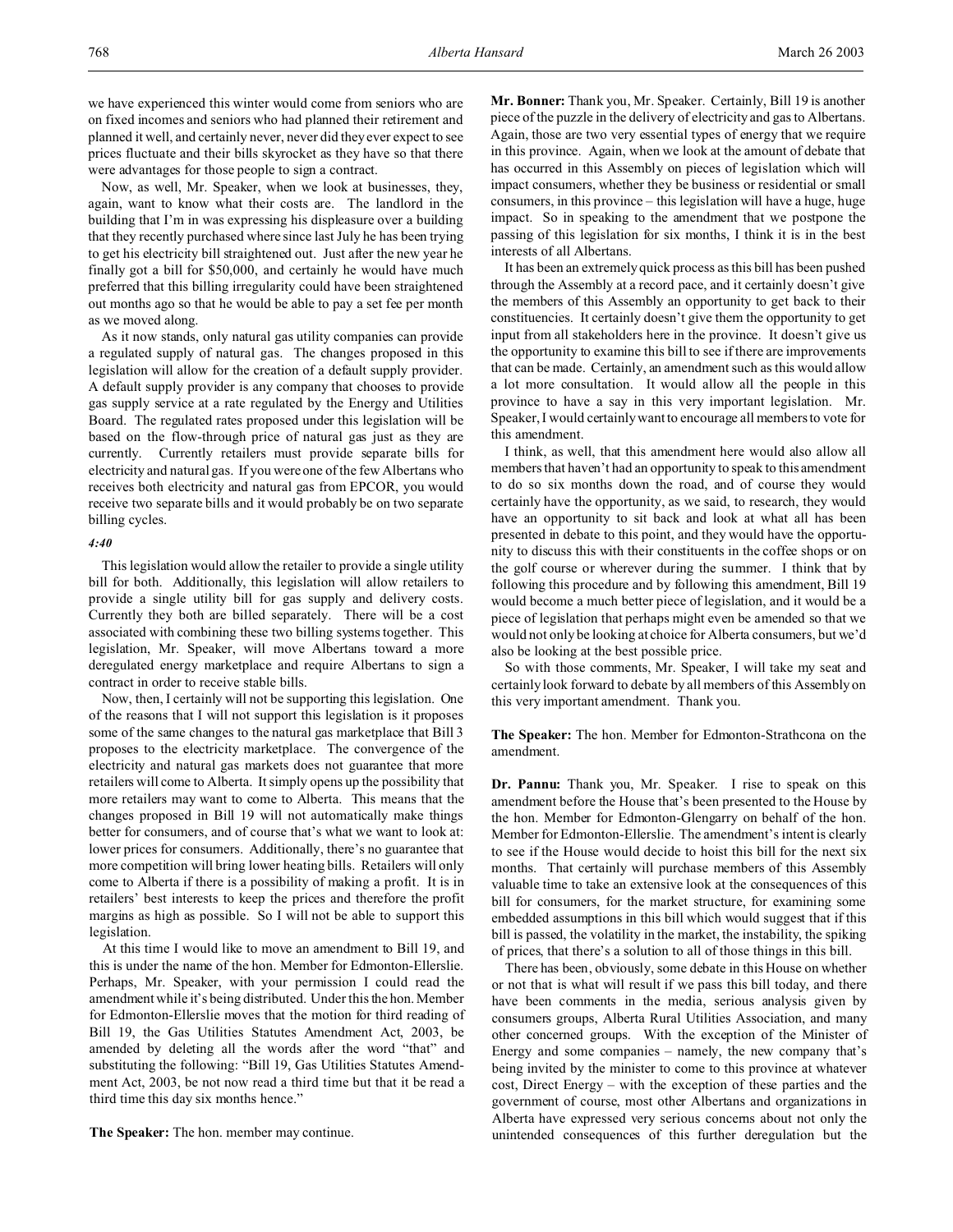negative consequences that can be foreseen quite clearly from careful examination of the bill.

## *4:50*

This bill will neither lead to protection of consumers from price hikes and ongoing rapidly increasing costs to them, heating costs particularly for households and small businesses, but it will also not clarify matters from the point of view of the consumers and in fact will increase confusion among ordinary consumers of natural gas. There's no doubt that all parties agree that this bill if passed would be highly consequential. The question is: what will be the consequences? And if the consequences are primarily negative for the consumers, then who will pay for them? And if it is going to increase the costs of heating our homes and our schools and our business premises and our municipal town halls and city halls, then can we justify proceeding with it at this stage given that there are such deep differencesamong groups, institutions, individuals, parties with respect to the consequences of this? Not only will the consequences be different for different groups; they also are going to be highly negative as perceived at least by the vast majority of consumers in whose name this bill is being proceeded with.

So this amendment, Mr. Speaker, will help in providing more time for further serious thought by the government side, by the Minister of Energy. He certainly will have the benefit of further public discourse on this. He may even change his mind. I never assume that the minister is impervious to good, sane, sensible, wise advice from Albertans. After all, this Legislature is about reflecting and embodying the wishes of Albertans in our legislation and the policies that follow from the legislation which undergirds those policies. So the minister will benefit. We will learn from each other. Consumers, REAs, ARUA, which is the Alberta Rural Utilities Association – there are six or seven organizations that are members of that – will all have further opportunity to influence the minister and the government with respect to what should be in this bill and what should not be and what the primary purposes of the bill should be.

It seems that at the moment the bill in its present form does no more than promise a new market structure for our natural gas without explicitly expressing the social purpose which should be at the centre of this bill, which is to reduce costs, to reduce uncertainty and volatility so that Albertans can benefit from not only stabilized prices, smoothing out spikes in pricing, but also can be assured that given that they are the owners collectively of this resource, which is as important to us almost as water is in this cold climate, they will pay less than perhaps other jurisdictions. There's nothing so sacred about markets that we shouldn't have the courage and the will to say that regardless of how markets work, we are going to protect the owners of this resource from the unpredictability and the volatility of the market, which is in part to be explained not simply by demand and supply but also by politics, also by speculation, also by big corporate players who are present in the market to distort the market from operating as a truly free market.

It's a myth that modern markets are free markets. They're not, and deregulation is not the way anymore to make them free so they will work as a pure market. Deregulation, in fact, empowers the already very powerful few players to further be able to manipulate the market to their advantage to the disadvantage and at the expense of the small, ordinary, family-based household consumers.

Mr. Speaker, if the intent of the bill is really to serve appropriately and seriously the long-term interests of Alberta consumers – and that interest has at the core of it stable and low costs for heating and for running their business – then this kind of contrived competition scheme as represented in this bill is not the answer to it. That's exactly what we have heard, as I said, from all kinds of organizations, and media columnists have also jumped in to draw attention to the flaws in this bill.

So this amendment, Mr. Speaker, is a good amendment in that it recognizes that there is a lack of consensus on the consequences of this bill, on the appropriateness of the provisions in different sections of this bill, and on the purposes of the bill. Given that there is such widespread disagreement and therefore absence of consensus with respect to this bill by the very people who'll be affected by this bill, does it not make sense, then, to say that we are going to give people who'll be affected by this bill more time so that they can engage in further public debate and expert analysis for their respective memberships and clientele? REAs and Alberta Rural Utilities Association, the Consumers' Association and other groups come to mind here. Small business organizations are very concerned about their growing costs all the time. There are upward pressures because of increasing rates of inflation. Already they've been hit by electricity cost hikes, and this bill will make their business life certainly more difficult, Mr. Speaker, because this bill if passed will translate again into a substantial increase in their costs related to heating or other business activities and processes which depend on the use of natural gas as an appropriate form of energy.

#### *5:00*

So, Mr. Speaker, why is it, then, not really a reasonable thing to do to allow ourselves and all Albertans – and they have the right to expect this from us – an extension of six months for this debate to occur, for the analysis to happen, for the natural gas markets to settle down perhaps? As the members on the government side have been suggesting, as the temperatures improve and we move out of winter and into spring and summer, somehow the natural gas prices are going to come crashing down. If that is indeed what happens – and we have to wait to see if it happens – then maybe there'll be more people who swing to the kinds of policies that this government is opting for and that this Bill 19 will allow this government to proceed with.

This assumption that somehow natural gas prices are directly related to the seasonal fluctuation in temperatures I think needs to be tested carefully. We have seen that deregulation of electricity and natural gas over the last few years has not delivered on that promise. So let's wait and carefully study whether or not this assumption that's being sold as fact is in fact something that's supported by the natural gas markets and the prices that are produced over the next six months.

This amendment is very opportune, Mr. Speaker. It comes at a time when the weather is changing, the temperature is warming up, and we should come back to it in six months to look at it to see if we want to proceed with it.

Thank you, Mr. Speaker.

**The Speaker:** The hon. Member for Edmonton-Mill Woods on the amendment.

**Dr. Massey:** Yes, on the amendment, Mr. Speaker. Of course, the purpose of the hoist amendment is to kill the bill, to move consideration of it six months hence, which would be of course when the Legislature will likely not be sitting, and in fact historically that's where the hoist amendment comes from because the legislative sessions at the time lasted less than that. There used to also be a three-month hoist that was used in the latter part of sessions to prevent consideration of a bill. So that's what the intent is of the motion. We want to prevent the bill from coming to a vote in the House and being passed by the Legislature.

We want that for a number of reasons. The first is some of the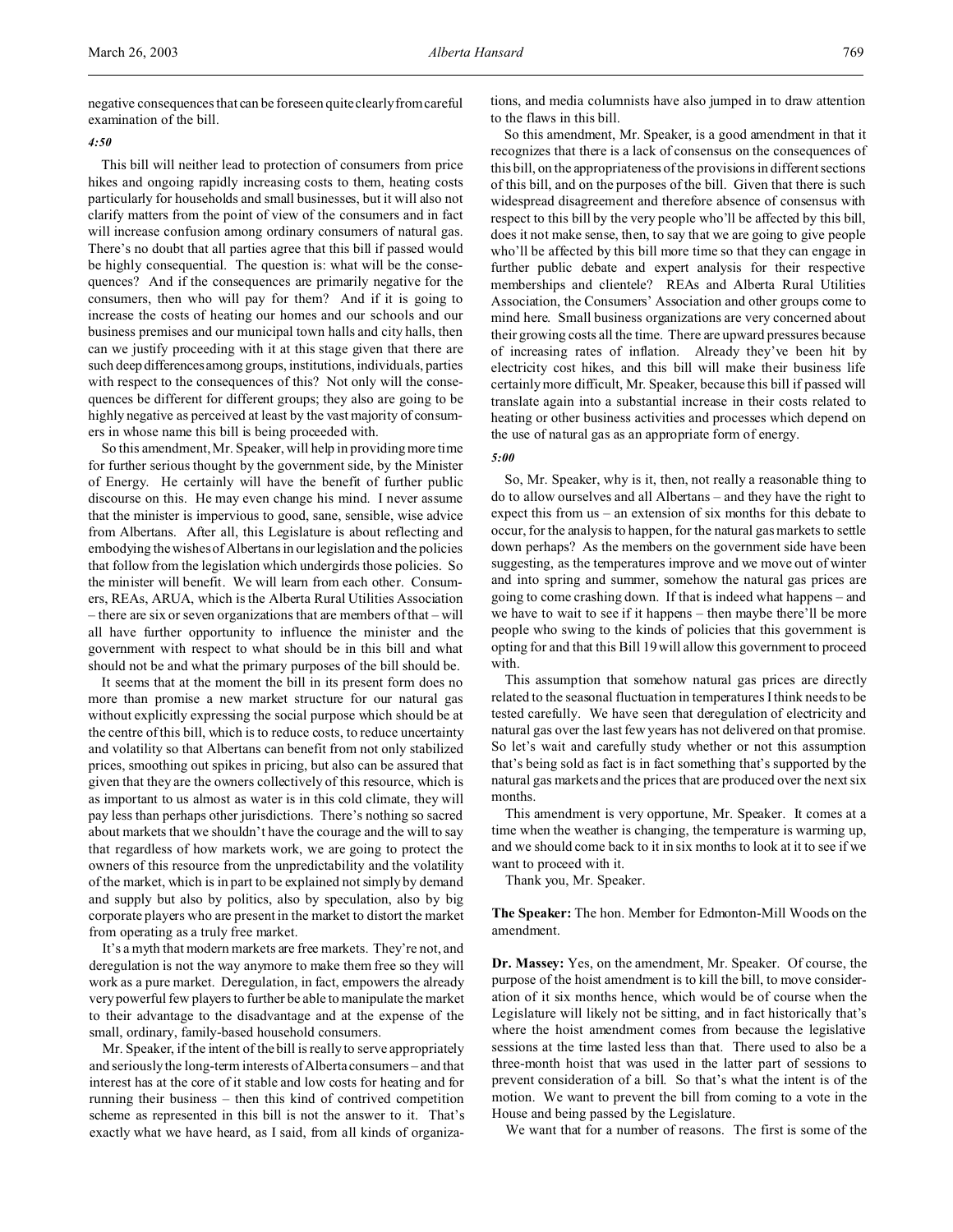premises that underlie the bill, and we have serious questions about them. One of the premises is that the bill provides for consumer choice. The question that keeps rising and people keep asking is: who wants it?

If you go back a number of years, we have grown to expect that our public service utilities would be in place, that they would provide low-cost and reasonable service for things that are pretty basic to our lives: water, natural gas, electricity, even telephone service. I think we were happy with the kind of service that was being delivered. In this climate, as has been mentioned, certainly heating is crucial, and it's a service that we believe is a public service, and a public utility best handles that service to customers and consumers. So in the province we had grown used to having reliable basic services without the whole notion of consumer choice, and again the question comes back: "Who is pushing for consumer choice? Where has this come from?"

The movement first started, as we know, south of the border, the push there in a number of states to deregulate and to try to bring a competitive market to the delivery of electricity and natural gas, and that movement has moved north and particularly into the province of Alberta and partly, I understand, into Ontario. Again, it's predicated on political and economic beliefs in the operation of a free enterprise system and the role that the marketplace plays in that system. It attributes to the free market system much more than I think was ever intended.

So the whole notion of having consumer choice hasn't come from Albertans who have risen up and said: look; we want free market choice. It has come from this government and seems to be consistent with the philosophical beliefs that have guided many of the other pieces of legislation that we've seen before us, Mr. Speaker.

A second premise of the bill is that if we can just keep continuing and if we can just keep reshaping and if we can just keep adding more rules and more regulations, we're eventually going to get deregulation to work, that you can keep tinkering with it and if you tinker with it long enough, eventually something good will happen. I don't believe that that's the way Albertans want their utilities dealt with. What we have seen with the kind of tinkering that has gone on is that higher prices are the order of the day. There's no guarantee in this legislation or anything else that the government has put forward that there's going to be anything else but higher prices.

I was looking at some of the debate in *Hansard* in terms of how dramatically those prices have increased over the last number of years with respect to natural gas. It's really been quite astronomical. The days when we were looking at \$1.65 for gas compared to what we're at now, \$8 and some odd cents, are long gone. The reason for that in part, not totally but in part, has been because of the government's deregulation efforts.

One of the other things that Albertans have come to expect is that they will be the beneficiaries of the resources that they enjoy, and again I read *Hansard*, and some of the government members have argued that they are the beneficiaries. They receive rebates. We benefit because of the royalties that are paid. But in addition to those two things, I think Albertans have expected that because we're sitting on top of the resource, their energy bills will reflect that and their ownership of the resource.

## *5:10*

A third premise that the bill rests on is that by passing this bill, we'll bring more retailers into the province and that somehow or other this is going to automatically lower the price and benefit consumers. I think that there are some serious questions about whether that's true. In fact, I think there's some real concern that what this does is open the consumer to competition with some

retailers that may not be working in their best interests.

I think, Mr. Speaker, that in supporting the amendment that the bill be read six months hence – my own personal experience with a gas retailer who appeared at the door, and the question to me was: I want to see your gas bill. I have to admit that I was somewhat taken aback that someone would appear at the door and ask to see the gas bill. I said: may I ask who you are, and why? His response was: I want to see your gas bill. He became more and more aggressive until I finally closed the door and just didn't deal with it any further. I still am somewhat surprised that that actually occurred.

Again, we're fortunate in this Legislature that we're dealing with the legislation and I think are somewhat more aware than the general public in terms of the deregulation and what it means in terms of competition and what it means to have retailers seeking your business. I was very much surprised. One of our major concerns we've had with this and with Bill  $3 - I'$ ve said it before and I'll say it again – is that consumers have to be protected before the deregulation of the marketplace proceeds any further. We don't see the protection of consumers in the bill that we believe is necessary before we would pass a bill like Bill 19.

Many of the arguments that can be made against Bill 19 are similar to those that can be made against Bill 3. There's no guarantee that we're going to get lower bills. There's just this blind faith that deregulation somehow or other is going to work. We think it's going to do nothing but generate a huge amount of confusion in consumers' minds and that this bill, when it's passed, will only add to that confusion.

I think I'd also give an example of how this has happened, for instance, with the telephone service, the selling of long-distance telephone service to customers. If you look at some of the information coming out, people's feelings about the competition for telephone service are really very negative. Many of them frankly admit that they're confused by the kind of advertising that goes on. Many of them frankly say that they would just like to have the rate to pay the bill. They don't understand the different options that are being offered by retailers, and they find the whole business of trying to buy telephone service from a variety of retailers to be confusing and something that they really don't want to engage in.

I think that exactly the same kind of thing is going to happen in terms of electricity and natural gas, that consumers are going to be equally confused. It's something that we've heard time and time again, that people don't want and resent in many cases being forced into being involved in it. Again, as I said before, it's not a demand that has come from Albertans, that this kind of legislation be passed or that the government move further down the road with respect to deregulation. In fact, we hear the lament time and time again: "Things were going well. Five, six, 10 years ago we had good service, reliable service, affordable service. What's happened? Why have we lost that?"

So for all those reasons, Mr. Speaker, I believe that the amendment, that this "be not now read a third time but . . . six months hence," makes sense, and I hope that members of the Assembly will agree. Thank you very much.

**The Speaker:** The hon. Member for Edmonton-Ellerslie on the amendment.

**Ms Carlson:** Thank you, Mr. Speaker. I'm happy to stand and lend my support to this particular hoist amendment. It looks like I'm going to be the last speaker on this bill. [some applause] I hear that some members of the Assembly are very pleased with that. However, there are a number of issues that have yet to be discussed about this bill, and that's why we think a hoist, where this bill is read six